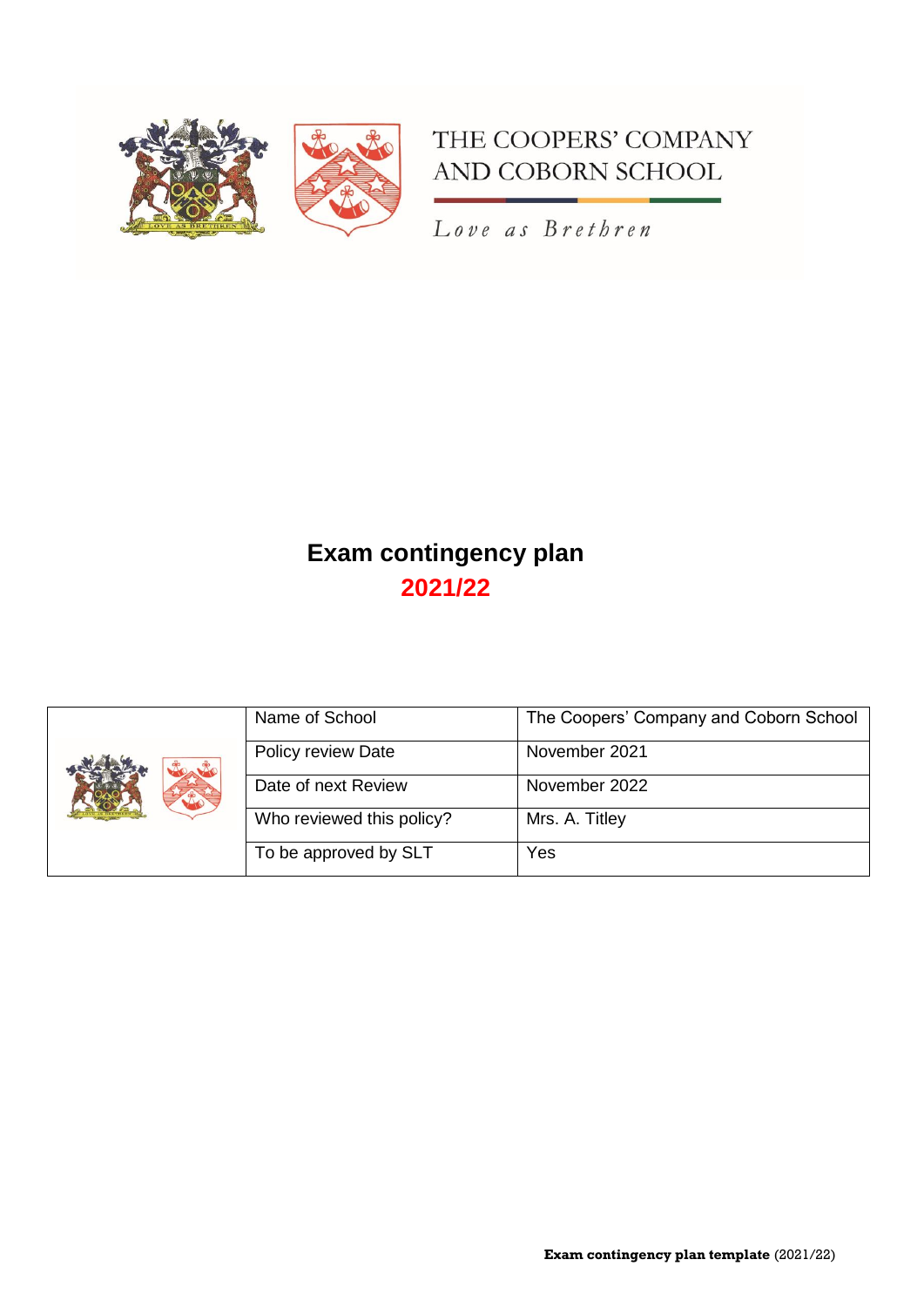

## **Contents**

| 1. | Examination and Data Manager extended absence at key points in the exam process (cycle) 2                                                                                                           |  |
|----|-----------------------------------------------------------------------------------------------------------------------------------------------------------------------------------------------------|--|
| 2. |                                                                                                                                                                                                     |  |
| 3. |                                                                                                                                                                                                     |  |
| 4. | Invigilators - lack of appropriately trained invigilators or invigilator absence 4                                                                                                                  |  |
| 5. | Exam rooms - lack of appropriate rooms or main venues unavailable at short notice 4                                                                                                                 |  |
| 6. |                                                                                                                                                                                                     |  |
| 7. |                                                                                                                                                                                                     |  |
| 8. | Disruption of teaching time in the weeks before an exam – centre closed for an extended                                                                                                             |  |
| 9. | Candidates at risk of being unable to take examinations- centre remains open 5                                                                                                                      |  |
|    | 10. Centre at risk of being unable to open as normal during the examination period (including in<br>the event of the centre being unavailable for examinations owing to an unforeseen emergency)  6 |  |
|    |                                                                                                                                                                                                     |  |
|    |                                                                                                                                                                                                     |  |
|    |                                                                                                                                                                                                     |  |
|    | 14. Centre unable to distribute results as normal or facilitate post results services (including in the<br>event of the centre being unavailable on results day owing to an unforeseen emergency) 7 |  |
|    |                                                                                                                                                                                                     |  |
|    |                                                                                                                                                                                                     |  |
|    |                                                                                                                                                                                                     |  |
|    |                                                                                                                                                                                                     |  |
|    |                                                                                                                                                                                                     |  |
|    |                                                                                                                                                                                                     |  |
|    |                                                                                                                                                                                                     |  |
|    |                                                                                                                                                                                                     |  |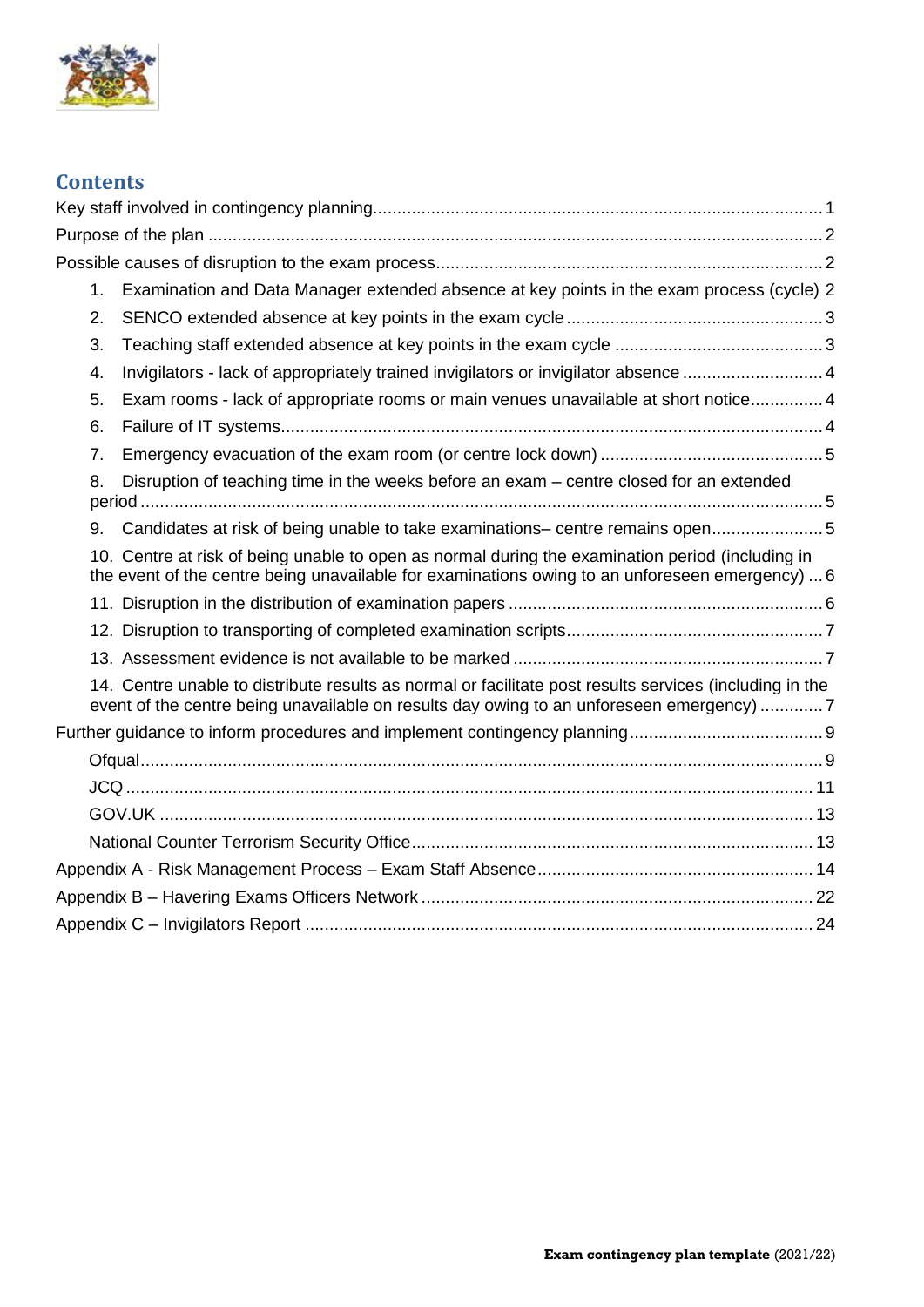

# <span id="page-2-0"></span>**Key staff involved in contingency planning**

| <b>Role</b>                                | Name(s)                                                                                 |
|--------------------------------------------|-----------------------------------------------------------------------------------------|
| Head of centre                             | Ms. S. Hay                                                                              |
| Exams officer line manager (Senior Leader) | Mr. M. Duncan                                                                           |
| Exams office                               | Mrs. A. Titley - Examinations and Data Manager<br>Mrs. L. Butler - Deputy Exams Officer |
| <b>SENCO</b>                               | Mrs. R. Carron                                                                          |
| <b>Assistant SENCo</b>                     | Mrs. V. Bradley                                                                         |
| SLT member(s)                              | Mr. R. Bell                                                                             |
|                                            | Mr. M. Duncan                                                                           |
|                                            | Mrs. J. Harris                                                                          |
|                                            | <b>Mrs R. Carron</b>                                                                    |
|                                            | Mr. J. Dudley-Hart                                                                      |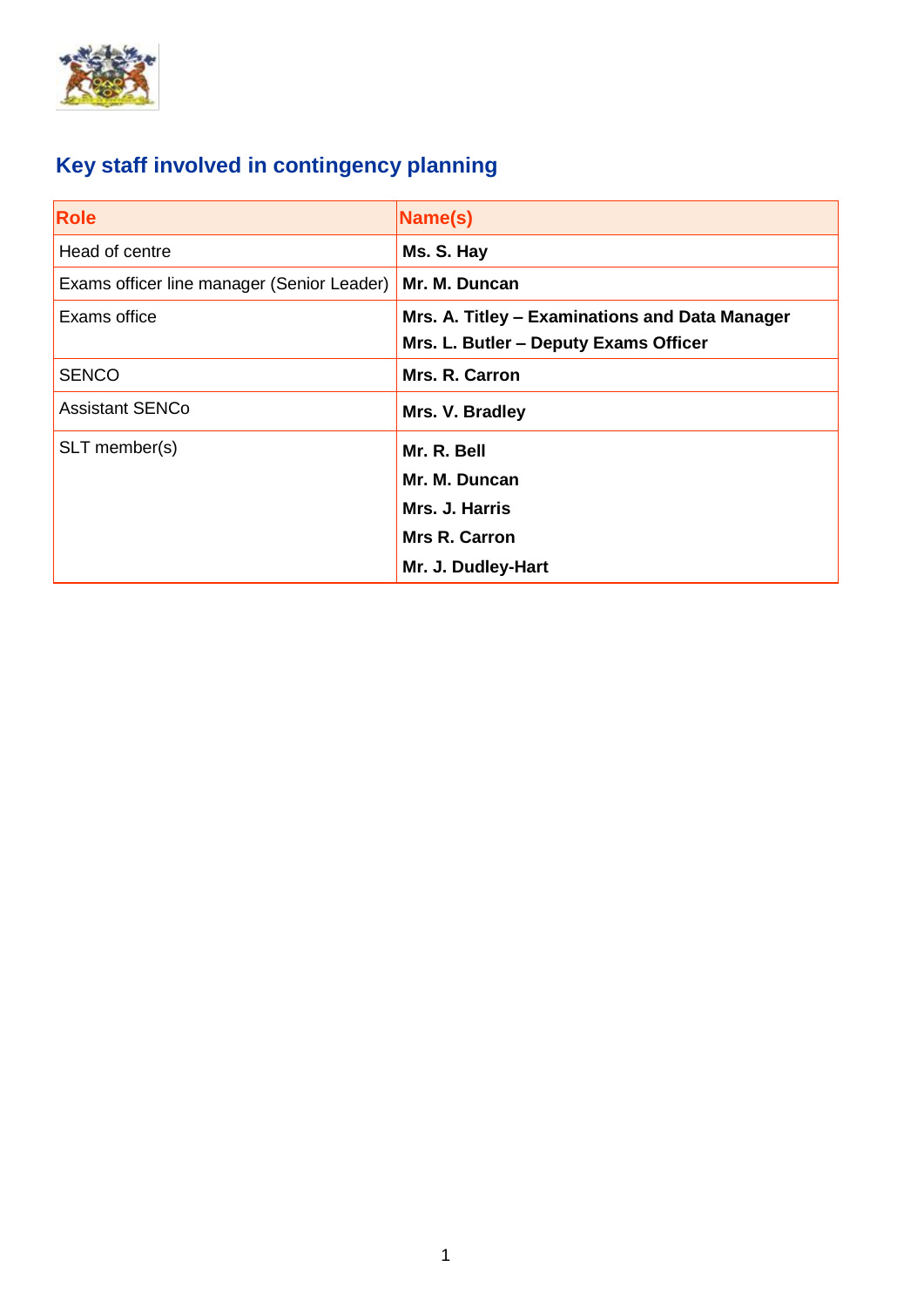

## <span id="page-3-0"></span>**Purpose of the plan**

This plan examines potential risks and issues that could cause disruption to the exams process at the The Coopers' Company and Coborn School (CCCS). By outlining actions/procedures to be invoked in case of disruption, it is intended to mitigate the impact these disruptions have on our exam process.

Alongside internal processes, this plan is informed by the **Ofqual** (and Northern Ireland Council for the Curriculum, Examinations and Assessment) **Exam system contingency plan: England, Wales and Northern Ireland** which provides guidance in the publication *What schools and colleges and other centres should do if exams or other assessments are seriously disrupted* and the **JCQ Joint Contingency Plan** for the Examination System in English, Wales and Northern Ireland and the JCQ notice **Preparing for disruption to examinations** (effective from October 2021).

This plan also confirms CCCS compliance with JCQ's **General Regulations for Approved Centres** (section 5.3) that the centre has in place:

• a written examination contingency plan, which covers all aspects of examination administration. This will allow members of the senior leadership team to act immediately in the event of an emergency or staff absence. The examination contingency plan should reinforce procedures in the event of the centre being unavailable for examinations, or on results day, owing to an unforeseen emergency.

## <span id="page-3-1"></span>**Possible causes of disruption to the exam process**

## <span id="page-3-2"></span>**1. Examination and Data Manager extended absence at key points in the exam process (cycle)**

### Criteria for implementation of the plan

Key tasks required in the management and administration of the exam cycle not undertaken including:

## Planning

- annual data collection exercise not undertaken to collate information on qualifications and awarding body specifications being delivered;
- annual exams plan not produced identifying essential key tasks, key dates and deadlines;
- sufficient invigilators not recruited.

#### Entries

- awarding bodies not being informed of early/estimated entries which prompts release of early information required by teaching staff;
- candidates not being entered with awarding bodies for external exams/assessment;
- awarding body entry deadlines missed or late or other penalty fees being incurred.

## Pre-exams

- $\blacktriangleright$  invigilators not trained or updated on changes to instructions for conducting exams;
- exam timetabling, rooming allocation; and invigilation schedules not prepared;
- candidates not briefed on exam timetables and awarding body information for candidates;
- confidential exam/assessment materials and candidates' work not stored under required secure conditions;
- internal assessment marks and samples of candidates' work not submitted to awarding bodies/external moderators.

Exam time

- $\triangleright$  exams/assessments not taken under the conditions prescribed by awarding bodies;
- ▶ required reports/requests not submitted to awarding bodies during exam/assessment periods, for example very late arrival, suspected malpractice, special consideration;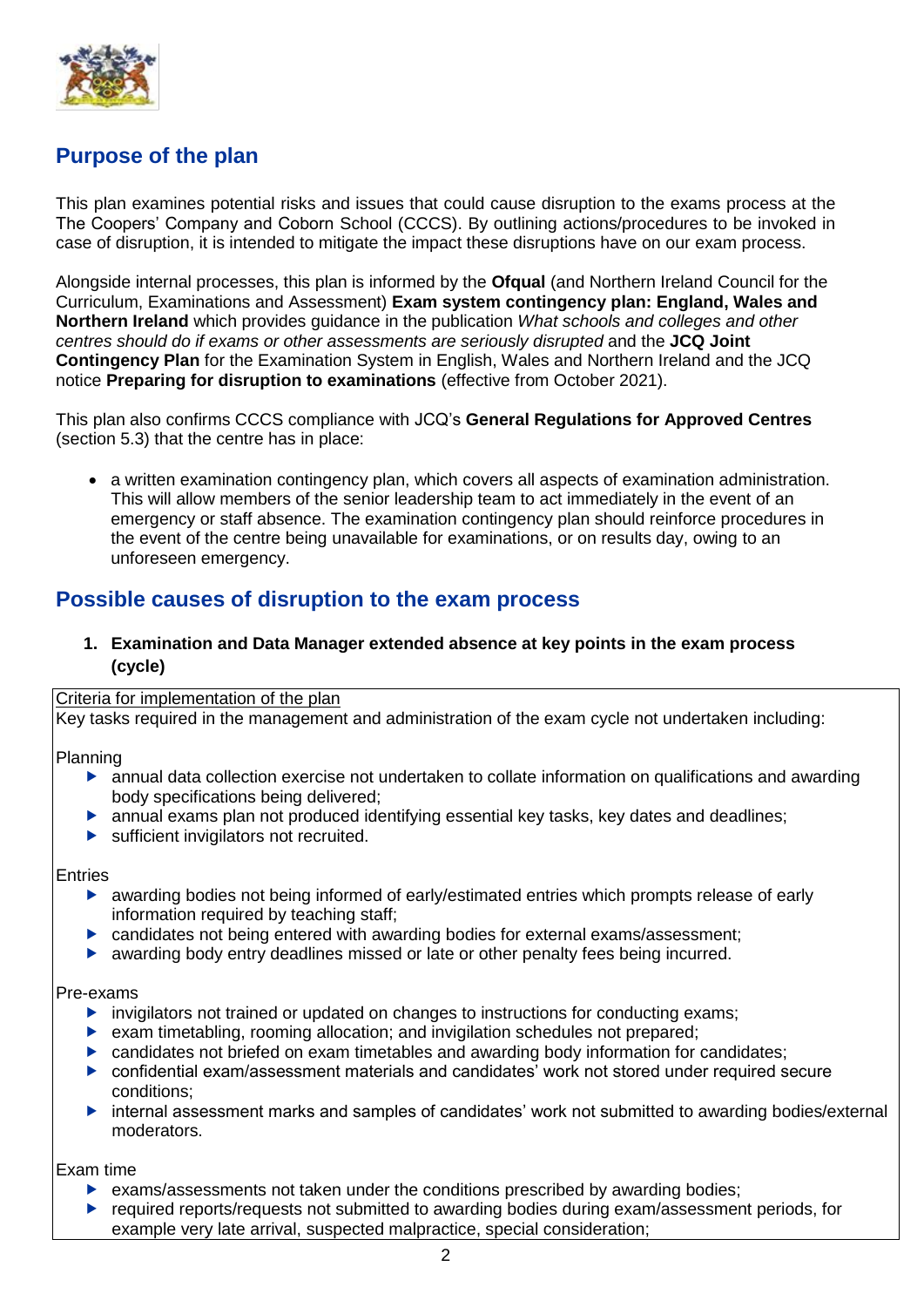

candidates' scripts not dispatched as required for marking to awarding bodies.

## Results and post-results

- $\triangleright$  access to examination results affecting the distribution of results to candidates;
- $\blacktriangleright$  the facilitation of the post-results services.

Centre actions to mitigate the impact of the disruption

- Deputy Exams Officer to take over role and Assistant Head teacher ( $i/c$  of exams MDU) to oversee the above processes;
- ▶ Head of Centre (SHA) to meet immediately with MDU to discuss need for an additional temporary position to be advertised;
- ▶ Refer to **Appendix A** of Risk Management Process.

## <span id="page-4-0"></span>**2. SENCO extended absence at key points in the exam cycle**

## Criteria for implementation of the plan

Key tasks required in the management and administration of the access arrangements process within the exam cycle not undertaken including:

## Planning

- $\triangleright$  candidates not tested/assessed to identify potential access arrangement requirements;
- centre fails to recognise its duties towards disabled candidates as defined under the terms of the Equality Act 2010;
- $\triangleright$  evidence of need and evidence to support normal way of working not collated.

### Pre-exams

- $\triangleright$  approval for access arrangements not applied for to the awarding body;
- **EX centre-delegated arrangements not put in place;**
- modified paper requirements not identified in a timely manner to enable ordering to meet external deadline;
- staff (facilitators) providing support to access arrangement candidates not allocated and trained.

## Exam time

**EXEC** access arrangement candidate support not arranged for exam rooms.

Centre actions to mitigate the impact of the disruption

 Assistant SENCo to take over role and Head teacher (SHA) to oversee the above processes. Administrative support may also be provided if required.

## <span id="page-4-1"></span>**3. Teaching staff extended absence at key points in the exam cycle**

## Criteria for implementation of the plan

Key tasks not undertaken including:

- ▶ Early/estimated entry information not provided to the Examinations and Data Manager on time; resulting in pre-release information not being received;
- ▶ Final entry information not provided to the Examinations and Data Manager on time; resulting in candidates not being entered for exams/assessments or being entered late/very late or incurring other penalty fees being charged by awarding bodies;
- ▶ Non-examination assessment tasks not set/issued/taken by candidates as scheduled;
- ▶ Candidates not being informed of centre assessed marks before marks are submitted to the awarding body and therefore not being able to consider appealing internal assessment decisions and requesting a review of the centre's marking;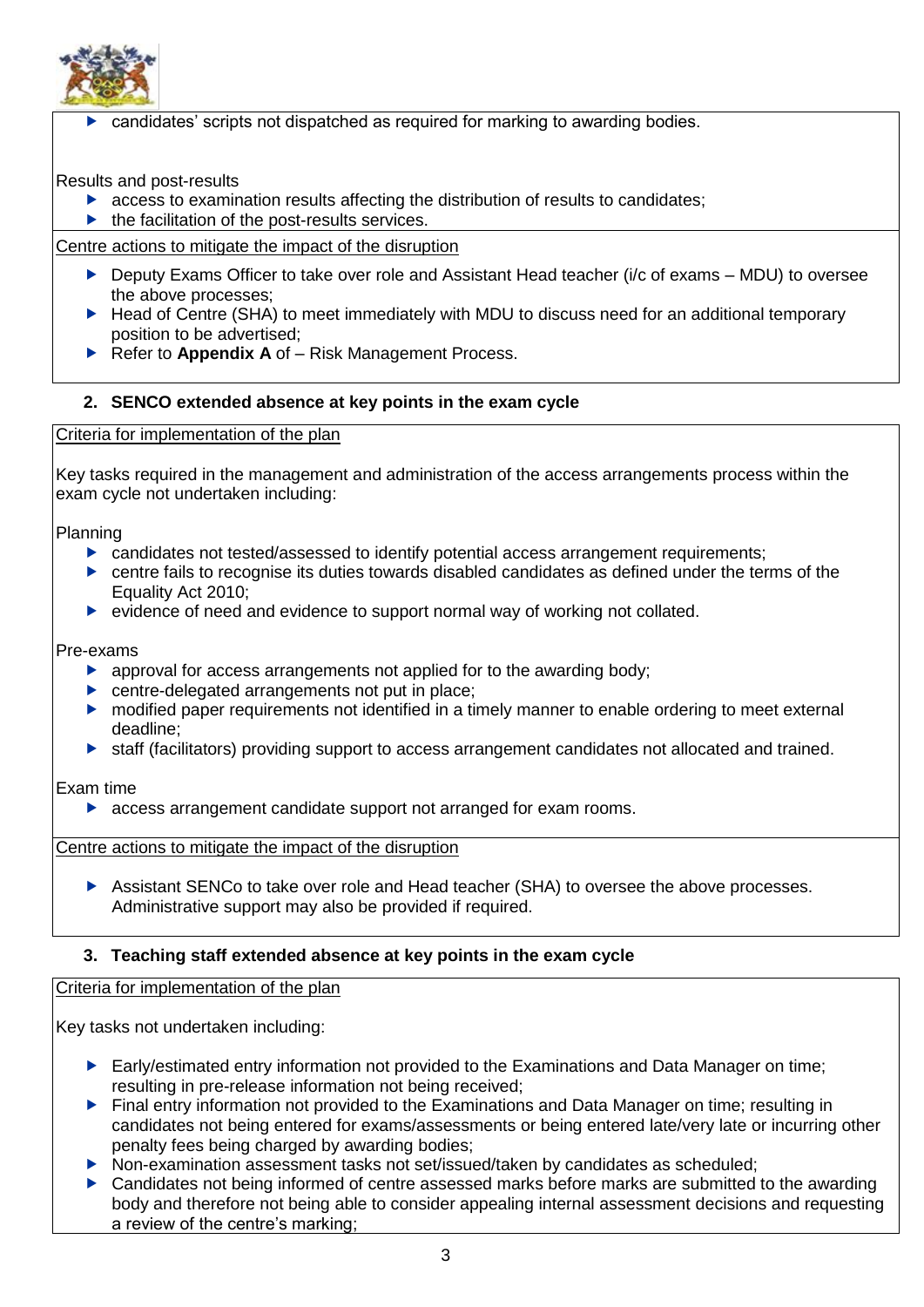

 Internal assessment marks and candidates' work not provided to meet awarding body submission deadlines*.*

Centre actions to mitigate the impact of the disruption

Senior Leader, who line manages the affected subject(s), to nominate an acting head of department / KS4 to cover the above tasks. Where this is not possible, the Examinations and Data Manager will liaise with the relevant Awarding Body and act upon advice received.

## <span id="page-5-0"></span>**4. Invigilators - lack of appropriately trained invigilators or invigilator absence**

## Criteria for implementation of the plan

- $\blacktriangleright$  Failure to recruit and train sufficient invigilators to conduct exams;
- Invigilator shortage on peak exam days;
- Invigilator absence on the day of an exam.

Centre actions to mitigate the impact of the disruption

Internal cover supervisors to be utilised first, working alongside the external team of trained staff. Examinations and Data Manager to provide brief training overview on the day if needed. Members of SLT to be used if needed in an emergency.

## <span id="page-5-1"></span>**5. Exam rooms - lack of appropriate rooms or main venues unavailable at short notice**

Criteria for implementation of the plan

- Examinations and Data Manager unable to identify sufficient/appropriate rooms during exams timetable planning;
- $\blacktriangleright$  Insufficient rooms available on peak exam days;
- Main exam venues unavailable due to an unexpected incident at exam time.

Centre actions to mitigate the impact of the disruption

Examinations and Data Manager to liaise with the member of SLT  $i/c$  of the timetable on appropriate course of action. Possible solutions include combining groups in music and PE to enable use of sports hall / gym / music theatre.

## <span id="page-5-2"></span>**6. Failure of IT systems**

## Criteria for implementation of the plan

- MIS system failure at final entry deadline;
- MIS system failure during exams preparation;
- MIS system failure at results release time.

Centre actions to mitigate the impact of the disruption

- ▶ Centre to be contacted by Examinations and Data Manager as soon as a failure is discovered. IT support staff to be utilised immediately and assigned exam issues as top priority, working with the centre until the situation is resolved;
- Examinations and Data Manager, in consultation with the SLT, will make entries from another venue direct to the Awarding Bodies. Results may also be accessed directly from the AB. At all times during the system failure, the Examinations and Data Manager will liaise with the AB to minimise disruption and costs incurred.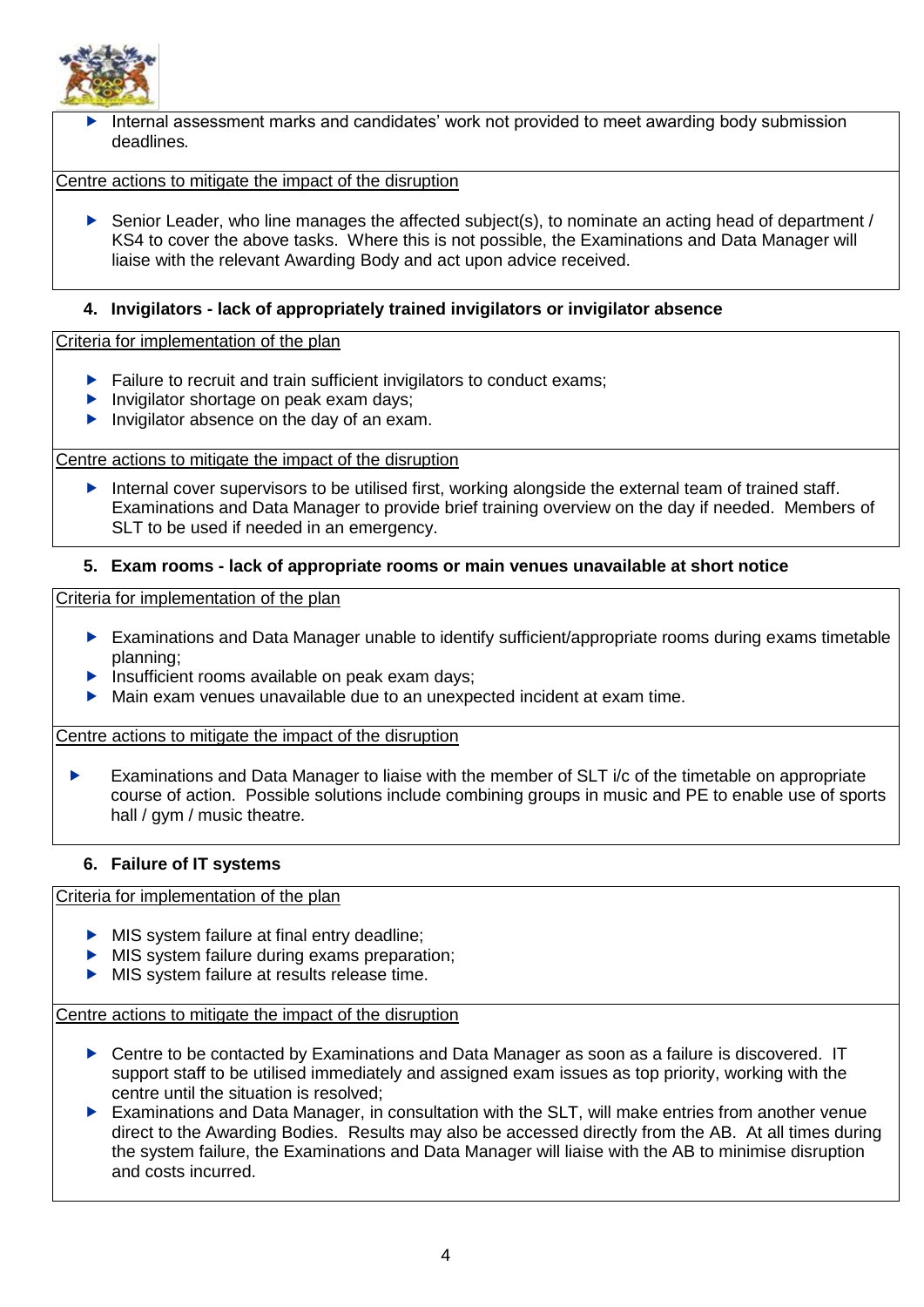

## <span id="page-6-0"></span>**7. Emergency evacuation of the exam room (or centre lock down)**

## Criteria for implementation of the plan

 Whole centre evacuation (or lock down) during exam time due to serious incident resulting in exam candidates being unable to start, proceed with or complete their exams*.*

## Centre actions to mitigate the impact of the disruption

- $\blacktriangleright$  Please see the separate Emergency Evacuation policy (exams);
- ▶ Invigilators, Assistant Head (i/c of exams), SLT, Head of Sixth Form and exams team to ensure emergency evacuation plan is followed, maintaining the integrity of the exam;
- ▶ Candidates to be held separately, avoiding contact with other pupils and ensuring that they do not talk to one another; candidates will be relocated to another of our venues wherever possible;
- $\blacktriangleright$  Exam boards to be advised as appropriate.

#### Lockdown

- Please see the separate Lockdown Policy (exams);
- ▶ SLT to meet, at an external location if necessary or through video-conferencing, to discuss and implement a plan of action moving forwards. Advice from awarding organisations should be discussed and solutions communicated to parents, carers and candidates as soon as possible.

## <span id="page-6-1"></span>**8. Disruption of teaching time in the weeks before an exam – centre closed for an extended period**

Criteria for implementation of the plan

▶ Centre closed or candidates are unable to attend for an extended period during normal teaching or study supported time, interrupting the provision of normal teaching and learning.

Centre actions to mitigate the impact of the disruption

- The centre to communicate with parents, carers and students about the potential disruption to teaching time and measures to address this;
- ▶ SLT to meet immediately to discuss plan of action. VLE and online learning to be used as is routine during 'snow days' / 'Covid lockdown' in order to continue providing education to the students.

## <span id="page-6-2"></span>**9. Candidates at risk of being unable to take examinations– centre remains open**

Criteria for implementation of the plan

Candidates at risk of being unable to attend the examination centre to take examinations as normal.

#### Centre actions to mitigate the impact of the disruption

- Examinations and Data Manager to communicate with relevant awarding organisations at the outset to make them aware of the issue.
- ▶ SLT to meet immediately, along with Examinations and Data Manager, to discuss information obtained from awarding organisations and plan of action moving forward.
- ▶ The centre to communicate with parents, carers and candidates regarding solutions to the issue.
- ▶ Consider use of alternative venues.

## COVID-19 disruption

- $\triangleright$  Refer to the CCCS [Covid Information policies;](https://www.cooperscoborn.org.uk/covid-information/)
- $\blacktriangleright$  Follow all national / local quidelines (of the day);
- ▶ If student tests positive for COVID-19 follow UK Health Security Agency's quidance;
- ▶ Contact parents / carers to inform of the procedures;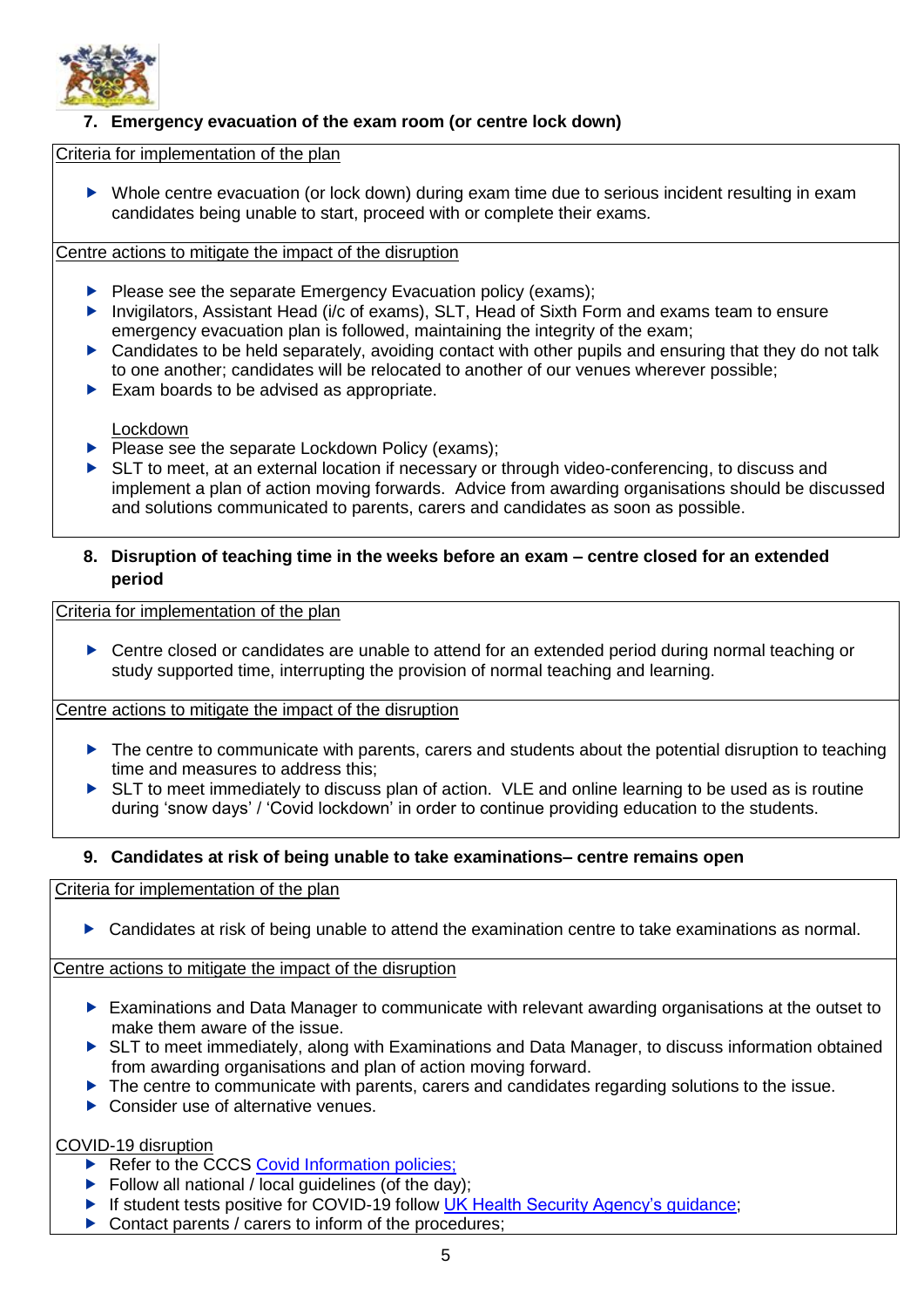

- Consideration special consideration if students are self-isolating.
- <span id="page-7-0"></span>**10. Centre at risk of being unable to open as normal during the examination period** (including in the event of the centre being unavailable for examinations owing to an unforeseen emergency)

## Criteria for implementation of the plan

▶ Centre at risk of being unable to open as normal for scheduled examinations.

### Centre actions to mitigate the impact of the disruption

- School will always remain open for examination candidates unless a situation means that it is unsafe for anyone to enter the building;
- Examinations and Data Manager to inform each awarding organisation which examinations are affected as soon as possible;
- CCCS to communicate to parents, carers, candidates and staff regarding alternative arrangements;
- Alternative accommodate is sought as quickly as possible:
- ▶ SLT to meet, at an external location if necessary or through video-conferencing, to discuss and implement a plan of action moving forwards. Advice from awarding organisations should be discussed and solutions communicated to parents, carers and candidates as soon as possible.

COVID-19 disruption

- Refer to the CCCS [Covid Information policies;](https://www.cooperscoborn.org.uk/covid-information/)
- Follow all national / local guidelines (of the day);
- ▶ If student tests positive for COVID-19 follow [UK Health Security Agency's guidance;](https://www.gov.uk/guidance/people-with-symptoms-of-a-respiratory-infection-including-covid-19)
- $\triangleright$  Contact parents / carers to inform of the procedures:
- ▶ Consideration special consideration if students are self-isolating.

## <span id="page-7-1"></span>**11. Disruption in the distribution of examination papers**

Criteria for implementation of the plan

Disruption to the distribution of examination papers to the centre in advance of examinations.

Centre actions to mitigate the impact of the disruption

- $\blacktriangleright$  Frequent checks of deliveries of examinations papers are made:
- Examinations boards are contacted immediately if papers are not delivered by the expected date and act on advice provided by examinations boards;
- ▶ CCCS to communicate with awarding organisations to organise alternative delivery of papers.
- Examinations and Data Manager to oversee the above and update the Assistant Head teacher (i/c exams) on the expected delivery date and arrival of the new papers.
- Examinations and Data Manager to liaise with awarding organisations to provide electronic access to examination papers via a secure external network.
- $\triangleright$  Exams personnel to ensure contingency measures are in place to ensure secure material is received. made and stored under secure conditions.
- As a last resort, and in close collaboration with centres and regulators, awarding organisations to consider scheduling of the examination on an alternative date – e.g. contingency date.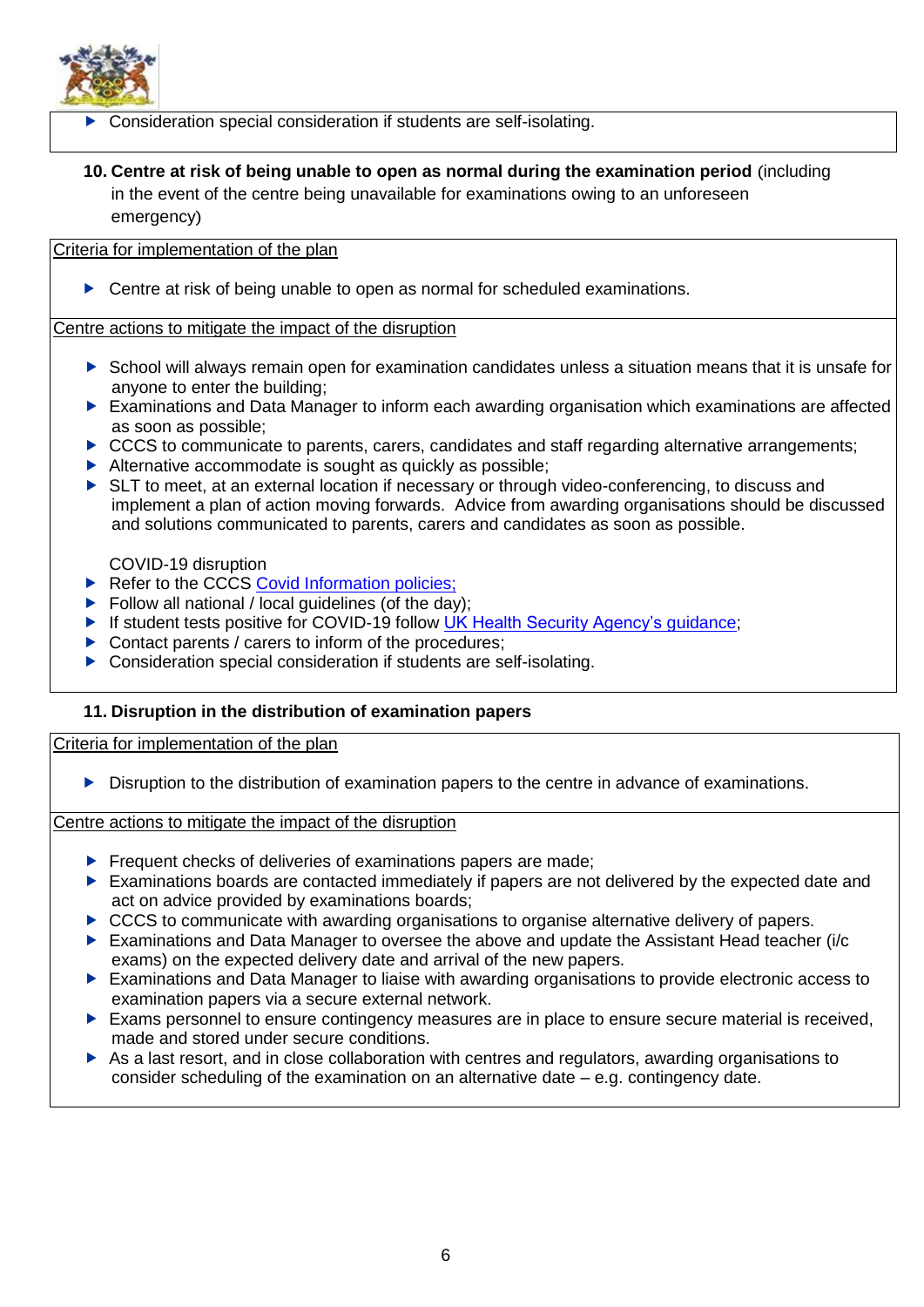

## <span id="page-8-0"></span>**12. Disruption to transporting of completed examination scripts**

Criteria for implementation of the plan

Delay in normal collection arrangements for completed examination scripts / assessment evidence.

Centre actions to mitigate the impact of the disruption

- ▶ CCCS to communicate with relevant awarding organisations at the outset to resolve the issue:-
	- $\triangleright$  Where examinations are part of the national 'yellow label' service or where awarding bodies arrange collections, CCCS to seek advice from awarding bodies and should not make arrangements for transportation unless told to do so by the awarding body;
	- ➢ For examinations where CCCS make own arrangements for transportation, CCCS to investigate alternative options that comply with the requirement detailed in the JCQ *Instructions for Conducting Examinations;*
- Examinations and Data Manager to oversee the above and update the Assistant Head teacher (i/c exams) on the expected collection date for the completed scripts and potential implication;
- ▶ If necessary, Assistant Head teacher (i/c exams) and/or Examinations and Data Manager to communicate with parents / carers / candidates / staff on any arising issues;
- Exams personnel to ensure secure storage of completed examinations scripts until collection.

## <span id="page-8-1"></span>**13. Assessment evidence is not available to be marked**

Criteria for implementation of the plan

- ▶ Large-scale damage to or destruction of completed examination scripts/assessment evidence before it can be marked.
- **Completed examinations scripts / assessment evidence does not reach awarding organisations.**

Centre actions to mitigate the impact of the disruption

- It is the responsibility of the head of centre to communicate this immediately to the relevant awarding body (ies) and subsequently to students and their parents or carers.
- ▶ SLT to meet and discuss advice from the awarding body. Further information to be then communicated to parents / carers / candidates / staff on next steps.
- Awarding bodies to generate candidate marks for affected assessments based on other appropriate evidence of candidate achievement as defined by the awarding organisations;
- Where marks cannot be generated by awarding bodies candidates may need to retake affected assessment in a subsequent assessment series.
- <span id="page-8-2"></span>**14. Centre unable to distribute results as normal or facilitate post results services** (including in the event of the centre being unavailable on results day owing to an unforeseen emergency)

Criteria for implementation of the plan

 Centre is unable to access or manage the distribution of results to candidates, or to facilitate postresults services.

Centre actions to mitigate the impact of the disruption

- ▶ CCCS to contact awarding bodies about alternative options:
- $\triangleright$  CCCS to make arrangements to access its results at an alternative site, in agreement with the relevant awarding body;
- CCCS to make arrangements to coordinate access to post results services from an alternative site;
- Examinations and Data Manager to carry out the above and, along with Deputy Exams Officer, communicate with SLT and candidates on alternative options. SLT to discuss options and communicate solutions to parents / carers / candidates ASAP. Exams office to also ensure this information is displayed on website.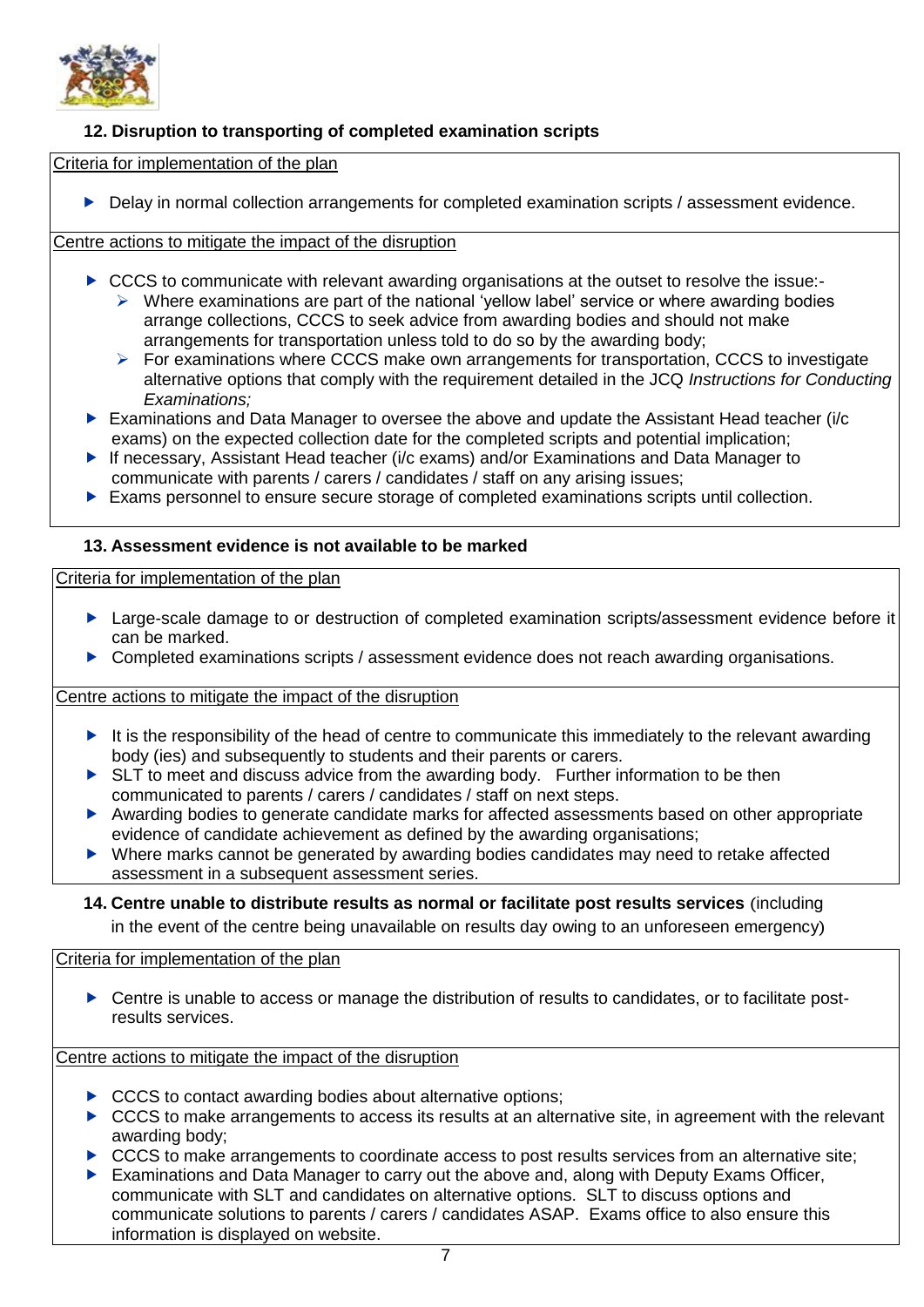

- Post results requests administered electronically using the Google drive platforms to obtain details and permission from candidate/s.
- ► CCCS to contact the relevant awarding body if electronic post results requests are not possible.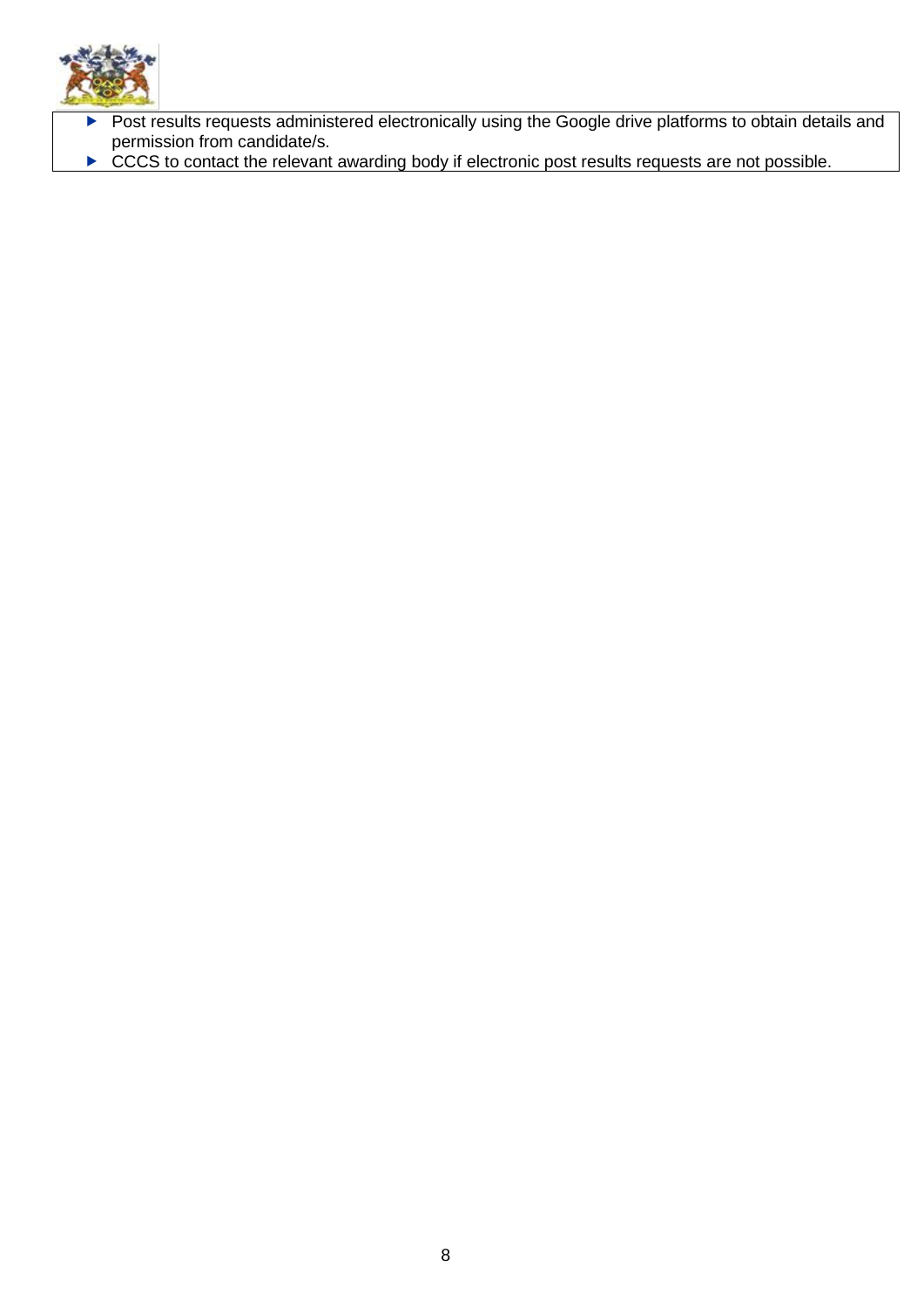

## <span id="page-10-0"></span>**Further guidance to inform procedures and implement contingency planning**

## <span id="page-10-1"></span>**Ofqual**

**What schools and colleges and other centres should do if exams or other assessments are seriously disrupted**

#### **Contingency planning**

You should prepare for possible disruption to exams and other assessments and make sure staff are aware of these plans.

## **Covid specific guidance:**

When drafting contingency plans, you should consider the following guidance:

- [Actions for schools during the coronavirus outbreak](https://www.gov.uk/government/publications/actions-for-schools-during-the-coronavirus-outbreak) from the Department for Education in England
- [Actions for FE colleges and providers during the coronavirus outbreak](https://www.gov.uk/government/publications/coronavirus-covid-19-maintaining-further-education-provision) from the Department for Education in England
- [Vocational, technical and other general qualifications in 2022](https://www.gov.uk/government/collections/vocational-technical-and-other-general-qualifications-in-2022) from Ofqual (regulator)
- [GCSE, AS and A level qualifications in 2022](https://www.gov.uk/government/collections/gcse-as-and-a-level-qualifications-in-2022) from Ofqual (regulator)

## **General contingency guidance**

- [Emergency planning and response](https://www.gov.uk/guidance/emergencies-and-severe-weather-schools-and-early-years-settings) from the Department for Education in England
- [School organisation: local authority maintained schools](https://www.gov.uk/government/publications/school-organisation-maintained-schools) from the Department for Education in England
- [bomb threats](https://www.gov.uk/government/publications/crowded-places-guidance/bomb-threats) procedures for handling bomb threats from the National Counter Terrorism Security **Office**

#### **Disruption to assessments or exams**

In the absence of any instruction from the relevant awarding organisation, you should make sure that any exam or timetabled assessment takes place if it is possible to hold it. This may mean relocating to alternative premises.

You should discuss alternative arrangements with your awarding organisation if:

- the exam or assessment cannot take place;
- a student misses an exam or loses their assessment due to an emergency or other event, outside of the student's control.

#### See also:

• JCQ Joint [Contingency](https://www.jcq.org.uk/exams-office/other-documents/jcq-joint-contingency-plan/) Plan for the Examination System in England, Wales and Northern Ireland

#### **Steps you should take**

#### **Exam planning**

Review contingency plans well in advance of each exam or assessment series. Consider how, if the contingency plan is invoked, you will comply with the awarding organisation's requirements.

### **In the event of disruption**

- 1. Contact the relevant awarding organisation and follow its instructions.
- 2. Take advice, or follow instructions, from relevant local or national agencies in deciding whether your centre is able to open.
- 3. Identify whether the exam or timetabled assessment can be sat at an alternative venue, in agreement with the relevant awarding organisation, ensuring the secure transportation of questions papers or assessment materials to the alternative venue.
- 4. Where accommodation is limited, prioritise students whose progression will be severely delayed if they do not take their exam or timetabled assessment when planned.
- 5. In the event of an evacuation during an examination, please refer to JCQ's **'Centre [emergency](https://www.jcq.org.uk/exams-office/ice---instructions-for-conducting-examinations/centre-emergency-evacuation-procedure) [evacuation](https://www.jcq.org.uk/exams-office/ice---instructions-for-conducting-examinations/centre-emergency-evacuation-procedure) procedure'**.
- 6. Communicate with parents, carers and students any changes to the exam or assessment timetable or to the venue.
- 7. Communicate with any external assessors or relevant third parties regarding any changes to the exam or assessment timetable.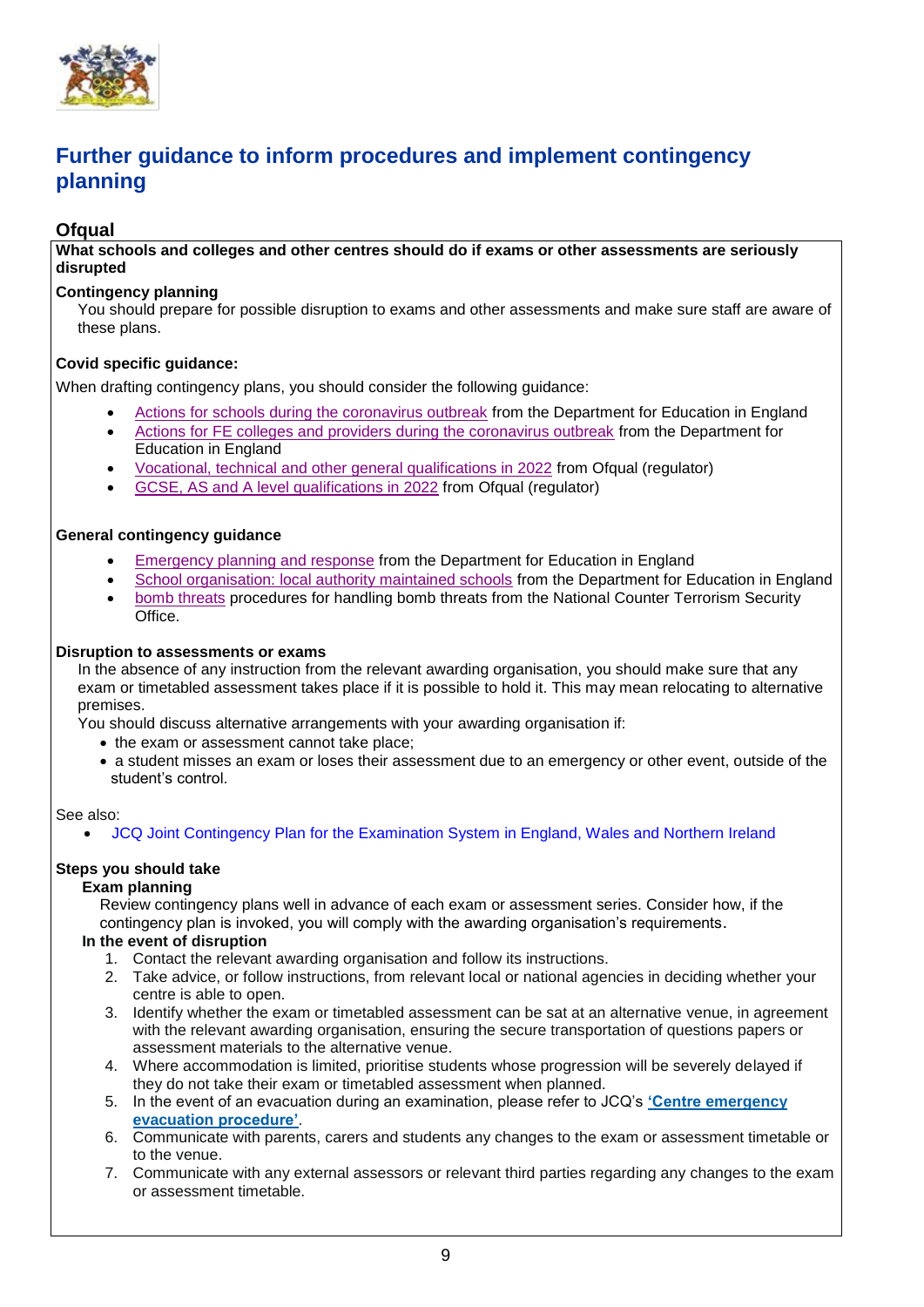

#### **After the exam**

- 1. Consider whether any students' ability to take the assessment or demonstrate their level of attainment has been materially affected and, if so, apply for special consideration.
- 2. Advise students, where appropriate, of the opportunities to take their exam or assessment at a later date.
- 3. Ensure that scripts are stored under secure conditions.
- 4. Return scripts to awarding organisations in line with their instructions. Never make alternative arrangements for the transportation of completed exam scripts, unless told to do so by the awarding organisation.

#### **Steps the awarding organisation should take**

#### **Exam planning**

Establish and maintain, and at all times comply with, an up-to-date, written contingency plan. Ensure that the arrangements in place with centres and other third parties enable them to deliver and award qualifications in accordance with their conditions of recognition.

#### **In the event of disruption**

- 1. Take all reasonable steps to mitigate any adverse effect, in relation to their qualifications, arising from any disruption.
- 2. Provide effective guidance to any of their centres delivering qualifications.
- 3. Ensure that where an assessment must be completed under specified conditions, students complete the assessment under those conditions (other than where any reasonable adjustments or special considerations require alternative conditions).
- 4. Promptly notify the relevant regulators about any event, which could have an adverse effect on students, standards or public confidence.
- 5. Coordinate its communications with the relevant regulators where the disruption has an impact on multiple centres or a wide range of learners.

#### **After the exam**

Consider any requests for special consideration for affected students. For example, those who may have lost their internally assessed work or whose performance in assessments or exams could have been affected by the disruption.

#### **If any students miss an exam or are disadvantaged by the disruption**

If some of the students have been adversely affected by the disruption, you should ask the awarding organisation about applying for special consideration.

Decisions about special consideration, when it is or is not appropriate, is for each awarding organisation to make. Their decisions might be different for different qualifications and for different subjects. See also:

• JCQ's guidance on special [considerations](https://www.jcq.org.uk/exams-office/access-arrangements-and-special-consideration/regulations-and-guidance)

#### **6. Wider communications**

The regulators, [Ofqual](https://www.gov.uk/ofqual) in England, [Qualifications](http://qualificationswales.org/) Wales in Wales and [CCEA](http://ccea.org.uk/) Regulation in Northern Ireland, will share timely and accurate information, as required, with awarding organisations, government departments and other stakeholders.

The [Department](https://www.gov.uk/government/organisations/department-for-education) for Education in England, the [Department](https://www.education-ni.gov.uk/) of Education in Northern Ireland and the [Welsh](http://gov.wales/topics/educationandskills/?lang=en) [Government](http://gov.wales/topics/educationandskills/?lang=en) will inform the relevant government ministers as soon as it becomes apparent that there will be significant local or national disruption; and ensure that they are kept updated until the matter is resolved.

Awarding organisations will alert the [Universities](https://www.ucas.com/) and Colleges Admissions Service (UCAS) and the [Central](http://www.cao.ie/) [Applications](http://www.cao.ie/) Office (CAO) about any impact of the disruption on their deadlines and liaise regarding student progression to further and higher education.

Awarding organisations will alert relevant professional bodies or employer groups if the impact of disruption particularly affects them.

#### **Widespread national disruption to the taking of examinations or assessments**

The governments' view across England, Wales and Northern Ireland is education should continue in 2021 to 2022 with schools remaining open and that examinations and assessments will go ahead in both autumn 2021 and summer 2022.

As education is devolved, in the event of any widespread sustained national disruption to examinations or assessments, national government departments will communicate with regulators, awarding organisations and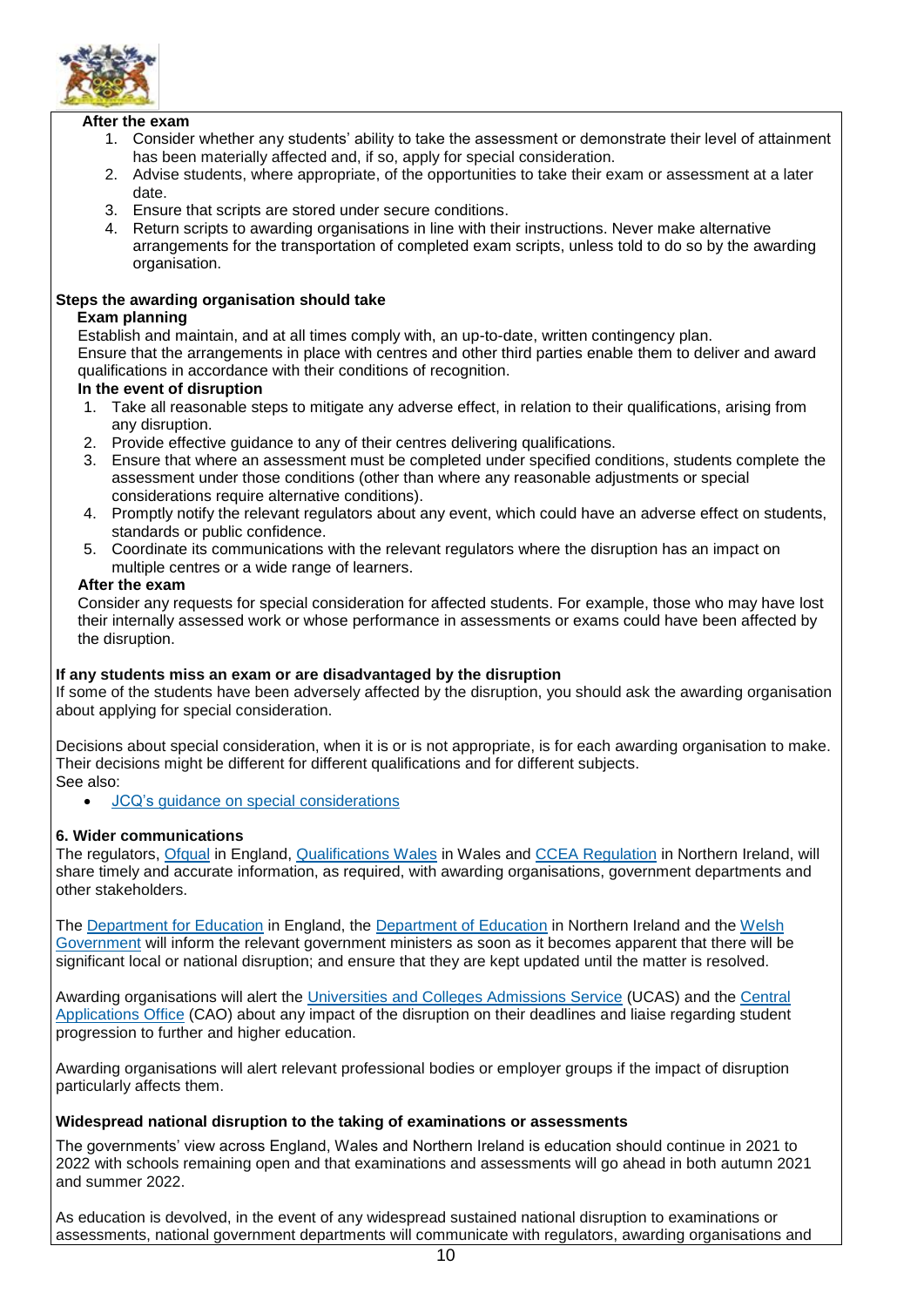

centres prior to a public announcement. Regulators will provide advice to government departments on implications for exam timetables.

We will update this page as necessary, with any relevant links, should national disruption occur.

[Ofqual quidance extract above taken directly from the *Exam system contingency plan: England, Wales and Northern Ireland - What schools and colleges and other centres should do if exams or other assessments are seriously disrupted*, (updated 30 September 2021[\) CLICK HERE](https://www.gov.uk/government/publications/exam-system-contingency-plan-england-wales-and-northern-ireland/what-schools-and-colleges-should-do-if-exams-or-other-assessments-are-seriously-disrupted) 

## <span id="page-12-0"></span>**JCQ**

15.1 The qualification regulators, awarding bodies and government departments responsible for education have prepared and agreed information for schools and colleges in the event of examinations being seriously disrupted. This jointly agreed information would ensure consistency of response in the event of major disruption to the examinations system affecting significant numbers of candidates.

Further information may be found at: [CLICK HERE](https://www.gov.uk/government/publications/exam-system-contingency-plan-england-wales-and-northern-ireland/what-schools-and-colleges-should-do-if-exams-or-other-assessments-are-seriously-disrupted)

- 15.2 In addition, awarding bodies have their own well-established contingency plans in place to respond to disruptions. It is important that exams officers who are facing disruption liaise directly with the relevant awarding body/bodies.
- 15.3 Centres should prepare plans for any disruption to examinations as part of their general emergency planning. It is important to ensure that relevant centre staff are familiar with the plan. Consideration should be given as to how these arrangements will be communicated to candidates, parents and staff should disruption to examinations occur.
- 15.4 In the event that the head of centre decides the centre cannot be opened for scheduled examinations, the relevant awarding body must be informed as soon as possible. Awarding bodies will be able to offer advice regarding the alternative arrangements for conducting examinations that may be available and the options for candidates who have not been able to take scheduled examinations.
- 15.5 The awarding bodies will designate a 'contingency day' for examinations, summer 2022. This is consistent with the qualification regulators' document *Exam system contingency plan: England, Wales and Northern Ireland* [https://www.gov.uk/government/publications/exam-system-contingency-plan-england-wales-and-northern](https://www.gov.uk/government/publications/exam-system-contingency-plan-england-wales-and-northern-ireland)[ireland](https://www.gov.uk/government/publications/exam-system-contingency-plan-england-wales-and-northern-ireland)

The designation of a 'contingency day' within the common examination timetable is in the event of national or significant disruption to examinations. It is part of the awarding bodies' standard contingency planning for examinations.

In the event of national disruption to a day of examinations in summer 2022, the awarding bodies will liaise with the qualifications regulators and the government departments to agree the most appropriate option for managing the impact. As a last resort, the affected examinations will be rescheduled. Although every effort would be taken to keep the impact to a minimum, it is possible that there could be more than one timetable date affected following the disruption, up to and including the contingency day. Centres will be alerted if it was agreed to reschedule the examinations and the affected candidates will be expected to make themselves available in such circumstances. The decision regarding the re-scheduling of examinations will always rest with the awarding body. The centre must conduct the examination on the scheduled date unless instructed to do otherwise by the awarding body.

Where candidates chose not to be available for the rescheduled examination(s) for reasons other than those traditionally covered by special consideration, they will not be eligible for enhanced grading arrangements. Centre must therefore ensure candidates and parents are aware of this contingency arrangement so that they may consider it when making plans for the summer. However, the awarding bodies will not insist upon candidates being available throughout the entire timetable period as a matter of course.

[JCQ guidance above taken directly from JCQ *Instructions for Conducting Examinations 2021-2022 <https://www.jcq.org.uk/exams-office/ice---instructions-for-conducting-examinations>*, section 15, **Contingency planning**]

#### *JCQ Joint Contingency Plan<https://www.jcq.org.uk/exams-office/other-documents>*

This Notice is based on guidance provided within the JCQ Joint Contingency Plan, which is available from the JCQ website: **[www.jcq.org.uk/exams-office/other-documents/jcq-joint-contingency-plan](https://www.jcq.org.uk/exams-office/other-documents/jcq-joint-contingency-plan)**

In the event of widespread disruption to the examination system, all centres **must** have contingency plans in place. There are three main categories of disruption, which are outlined below.

**Candidates at risk of being unable to take examinations – centres remain open**

Centres' contingency plans should focus on options that enable candidates to take their examinations. As part of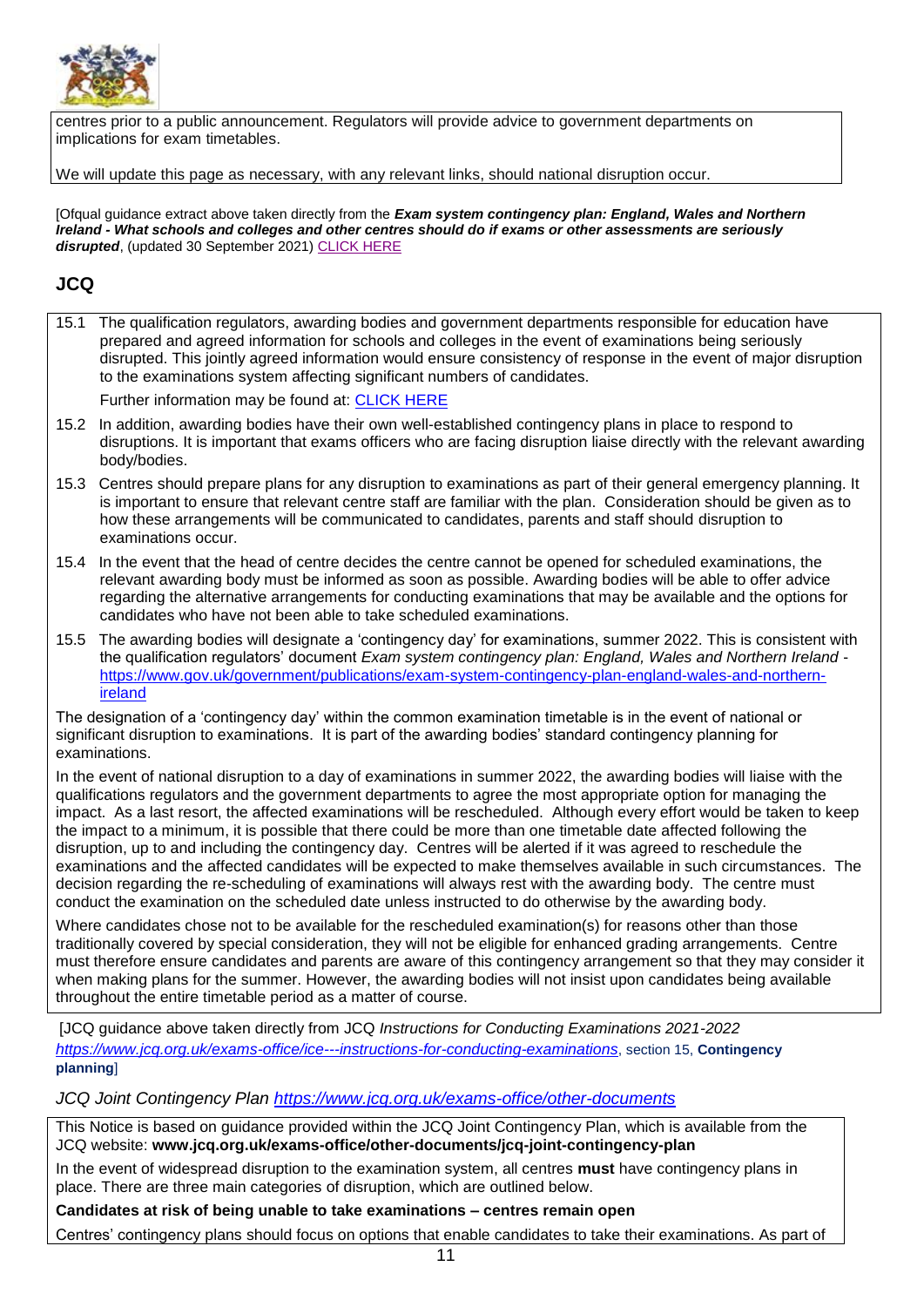

these preparations, centres should take into account the guidance provided in the JCQ publication Instructions for conducting examinations: http://www.jcq.org.uk/exams-office/ice---instructions-for- conducting-examinations

- consider moving the starting times of the examination for all candidates (see **section 6.2** of the JCQ publication Instructions for conducting examinations)
- being aware of the rules for very late arrivals (see **section 21** of the JCQ publication Instructions for conducting examinations).

Wherever possible, it is always in the best interest for candidates to sit the examination. However, if candidates who are unable to sit the examination meet the criteria, special consideration through absence for acceptable reasons is an option (see **Chapter 4** of the JCQ publication A guide to the special consideration process: https://www.jcq.org.uk/exams-office/access-arrangements-and-special- consideration/regulations-and-guidance

Please do not hesitate to call the relevant awarding body if you require additional support or guidance in the event of disruption to examinations.

#### **Centres at risk of being unable to open as normal during the examination** period

As above, centres' contingency plans must focus on enabling candidates to take their examinations if the centre is at risk of being unable to open as normal.

The responsibility for deciding whether it is safe for a centre to open lies with the head of centre who is responsible for taking advice or following instructions from relevant local or national agencies.

Information on what centres should do if examinations or other assessments are seriously disrupted can be found in the three country regulators' exam system contingency plan:

**[www.gov.uk/government/publications/exam-system-contingency-plan-england-wales-and-northern](https://www.gov.uk/government/publications/exam-system-contingency-plan-england-wales-and-northern-ireland/what-schools-and-colleges-should-do-if-exams-or-other-assessments-are-seriously-disrupted)  [ireland/what-schools-and-colleges-should-do-if-exams-or-other-assessments-are-seriously-disrupted](https://www.gov.uk/government/publications/exam-system-contingency-plan-england-wales-and-northern-ireland/what-schools-and-colleges-should-do-if-exams-or-other-assessments-are-seriously-disrupted)**

Special consideration through absence for acceptable reasons is also available as an option if all other avenues have been exhausted and candidates meet the relevant criteria.

Please do not hesitate to call the relevant awarding body if you require additional support or guidance in the event of disruption to your examinations.

#### **Disruption to transporting completed examination scripts**

If there is a delay in normal collection arrangements for completed examination scripts:

- where examinations are part of the national 'yellow label' service or where awarding bodies arrange collections, centres should **contact the relevant awarding bodies** for advice and instructions.
- for examinations where centres make their own collection arrangements, they should **investigate alternative options** that comply with the JCQ publication Instructions for conducting examinations
- completed scripts **must** be stored securely until they are collected.

#### **Summary of centre and awarding body responsibilities**

Examination centres are responsible for:

- preparing plans for any disruption to examinations as part of centres' general emergency planning
- deciding whether the centre can open for examinations as scheduled and informing relevant awarding bodies if the centre is unable to open
- exploring the opportunities for alternative arrangements if the centre cannot open for examinations and agreeing such arrangements with the awarding bodies
- judging whether candidates meet the requirements for special consideration because of any disruption and submitting these requests to the relevant awarding bodies
- assessing their circumstances and liaising with awarding bodies in the event of disruption to the transportation of papers.

Awarding bodies are responsible for:

- ensuring centres receive examination materials for scheduled examinations
- advising centres on possible alternative examination arrangements and declining/approving proposals for alternative examination arrangements
- evaluating and declining/approving requests for special consideration.

#### **Contacting the awarding bodies**

In all cases, if there are any concerns, please contact the relevant awarding body for advice:

**AQA**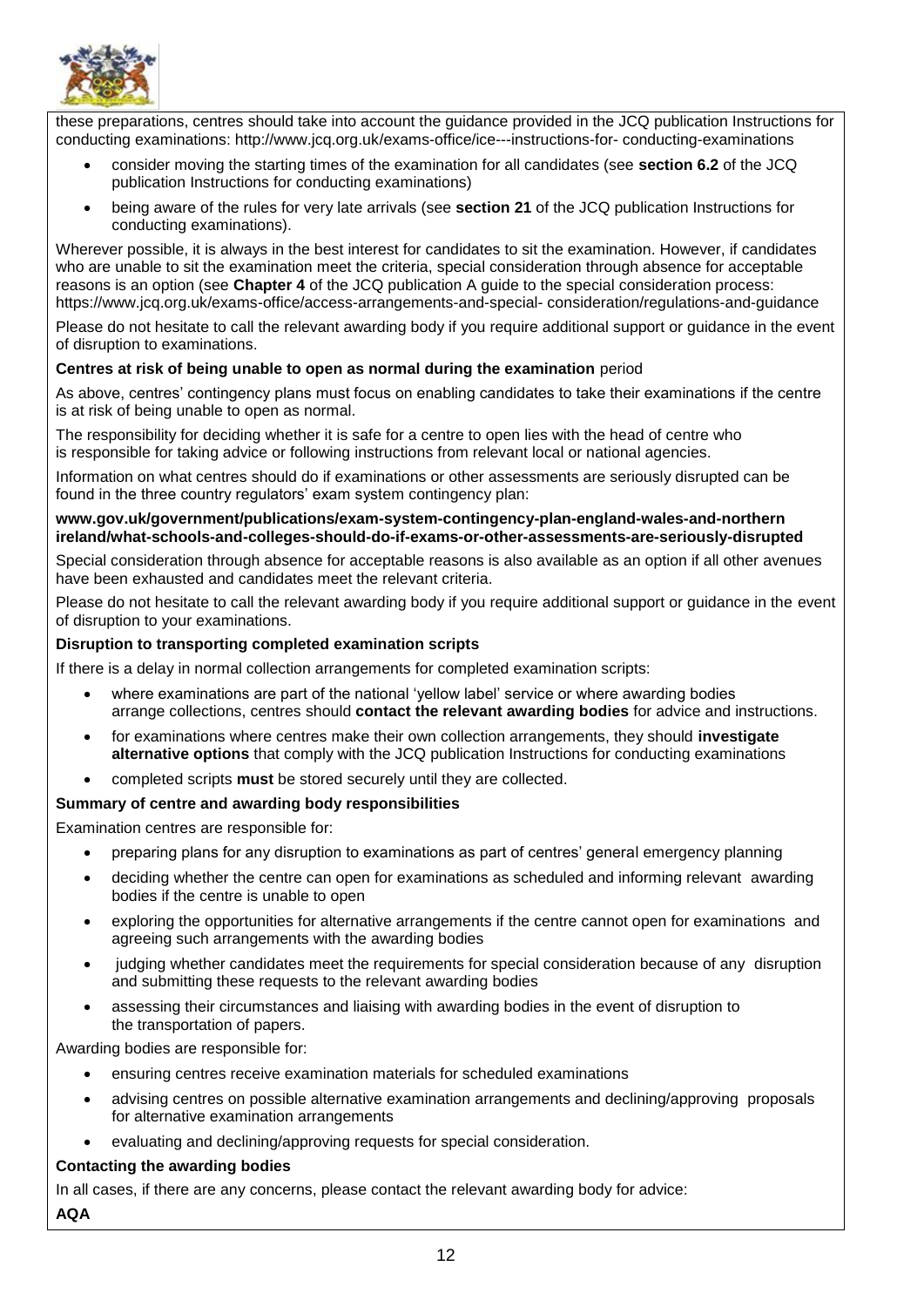

0800 197 7162 **[eos@aqa.org.uk](mailto:eos@aqa.org.uk) CCEA** 028 9026 1212, 028 9026 1293, 028 9026 1425 **[centresupport@ccea.org.uk](mailto:centresupport@ccea.org.uk) OCR** 01223 553998 **[support@ocr.org.uk](mailto:support@ocr.org.uk) Pearson** 0344 463 2535 **WJEC** 02920 265 077 **[exams@wjec.co.uk](mailto:exams@wjec.co.uk)**

(JCQ guidance above taken directly from the notice - **Preparing for disruption to examinations** effective from 11 October 2021 [www.jcq.org.uk/preparing-for-disruption-to-examinations/](http://www.jcq.org.uk/preparing-for-disruption-to-examinations/)

General Regulations for Approved Centres *<https://www.jcq.org.uk/exams-office/general-regulations>*

Guidance notes on *Alternative Site* arrangements <https://www.jcq.org.uk/exams-office/online-forms>

Guidance notes concerning transferred candidates *<https://www.jcq.org.uk/exams-office/online-forms>*

*Instructions for Conducting Examinations* [https://www.jcq.org.uk/exams-office/ice---instructions-for-conducting](https://www.jcq.org.uk/exams-office/ice---instructions-for-conducting-examinations)[examinations](https://www.jcq.org.uk/exams-office/ice---instructions-for-conducting-examinations)

A guide to the special consideration process [https://www.jcq.org.uk/exams-office/access-arrangements-and](https://www.jcq.org.uk/exams-office/access-arrangements-and-special-consideration/regulations-and-guidance)[special-consideration/regulations-and-guidance](https://www.jcq.org.uk/exams-office/access-arrangements-and-special-consideration/regulations-and-guidance)

## <span id="page-14-0"></span>**GOV.UK**

Emergency planning and response: Severe weather; Exam disruption; Coronavirus (COVID-19) <https://www.gov.uk/guidance/emergencies-and-severe-weather-schools-and-early-years-settings>

School organisation: local authority maintained schools [https://www.gov.uk/government/publications/school](https://www.gov.uk/government/publications/school-organisation-maintained-schools)[organisation-maintained-schools](https://www.gov.uk/government/publications/school-organisation-maintained-schools)

Dispatch of exam scripts guide: Ensuring the service runs smoothly; Contingency planning <https://www.gov.uk/government/publications/dispatch-of-exam-scripts-yellow-label-service>

#### **Wales**

School closures: examinations<https://gov.wales/school-closures-examinations>

Opening schools in extremely bad weather: guidance for schools [https://gov.wales/opening-schools-extremely](https://gov.wales/opening-schools-extremely-bad-weather-guidance-schools)[bad-weather-guidance-schools](https://gov.wales/opening-schools-extremely-bad-weather-guidance-schools)

#### **Northern Ireland**

Exceptional closure days<https://www.education-ni.gov.uk/articles/exceptional-closure-days>

Checklist for Principals when considering Opening or Closure of School – exceptional closure of schools <https://www.education-ni.gov.uk/publications/checklist-exceptional-closure-schools>

## <span id="page-14-1"></span>**National Counter Terrorism Security Office**

Guidance – Bomb Threats<https://www.gov.uk/government/publications/crowded-places-guidance/bomb-threats>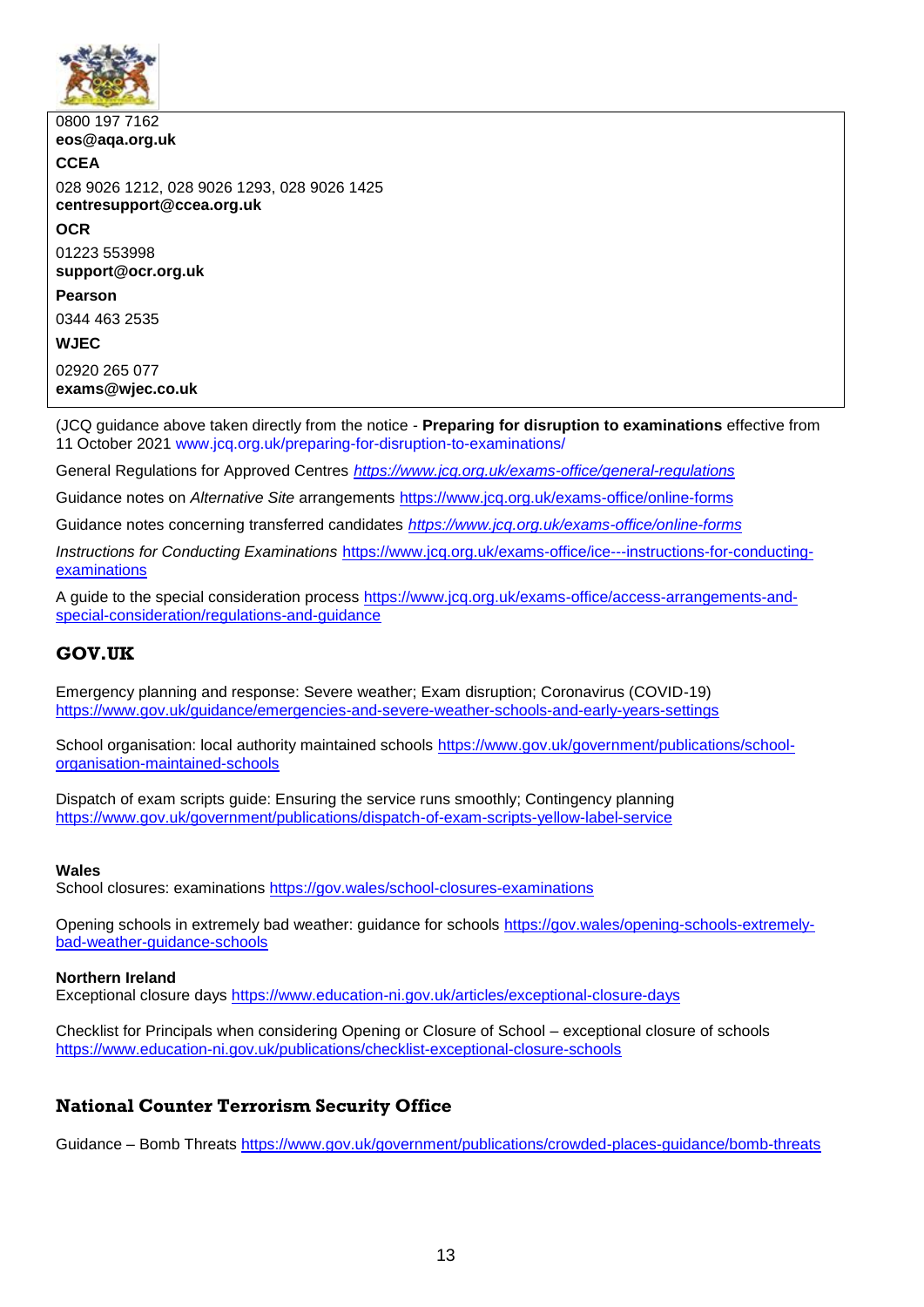

## <span id="page-15-0"></span>**Appendix A - Risk Management Process – Exam Staff Absence**

## **Key holders at The Coopers' Company and Coborn School**

- Angela Titley Examinations and Data Manager
	- Key to Exam Office;
	- Key to Exam Storage;
- Louise Butler Deputy Exams Officer
	- Key to Exam Office;
	- Key to Exam Storage;
- Mark Duncan Assistant Headteacher (i/c exams)
	- Key to Exam Office;
	- Key to Exam Storage.

## **Useful information**

Contact phone numbers for exam boards and other useful resources are listed below: -

| Organisation            | <b>Telephone</b> | <b>Website / email</b>                         |
|-------------------------|------------------|------------------------------------------------|
| <b>AQA</b>              | 0800 197 7162    | www.aqa.org.uk                                 |
| Pearson (aka Edexcel)   | 0344 463 2535    | http://qualifications.pearson.com/en/home.html |
| <b>OCR</b>              | 01223 553998     | www.ocr.org.uk                                 |
| Eduquas (aka WJEC)      | 029 2026 5465    | http://www.eduqas.co.uk/                       |
| <b>JCQ</b>              | 020 7638 4132    | www.jcq.org.uk                                 |
| Havering exams officers | Appendix B       | <b>Appendix B</b>                              |
| <b>LMS Havering</b>     | 01708 433 880    | Monica.Franks@havering.gov.uk                  |
|                         |                  | Andrea.Stephenson@havering.gov.uk              |
|                         |                  | Verity.Brome@havering.gov.uk                   |
|                         |                  | Jason. Blair@havering.gov.uk                   |
|                         |                  | James.Patient@havering.gov.uk                  |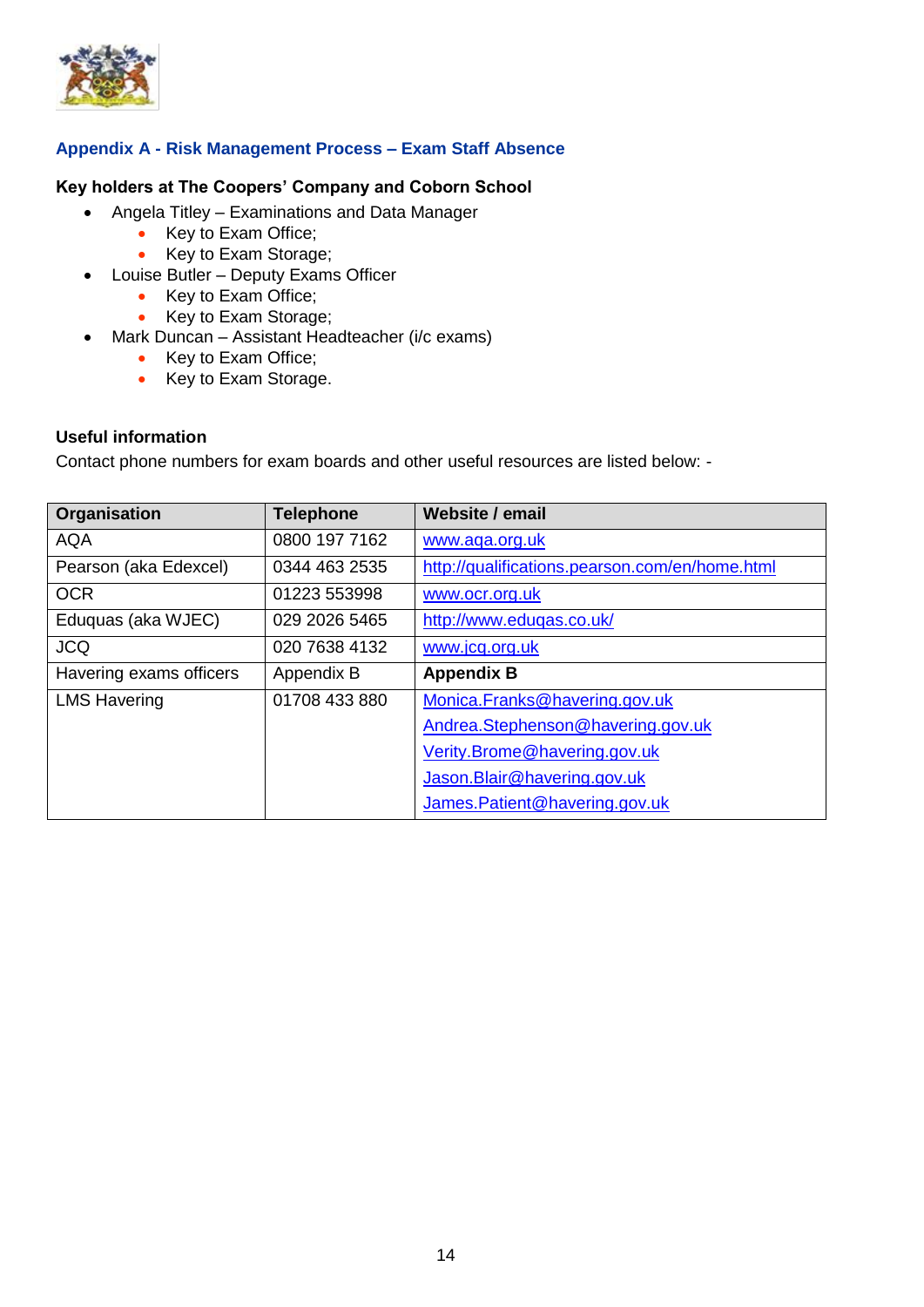

| <b>Requirements</b>                                                            | <b>Possible remedial action</b>                                                                                                                |                                                                                                                                                                                                                                                                                                                                                                                                                                                                       | <b>Staff</b>                                                                                                                                                                                                                                                                                   |  |
|--------------------------------------------------------------------------------|------------------------------------------------------------------------------------------------------------------------------------------------|-----------------------------------------------------------------------------------------------------------------------------------------------------------------------------------------------------------------------------------------------------------------------------------------------------------------------------------------------------------------------------------------------------------------------------------------------------------------------|------------------------------------------------------------------------------------------------------------------------------------------------------------------------------------------------------------------------------------------------------------------------------------------------|--|
|                                                                                | Forward planning                                                                                                                               | Action                                                                                                                                                                                                                                                                                                                                                                                                                                                                |                                                                                                                                                                                                                                                                                                |  |
| Timetabling                                                                    |                                                                                                                                                |                                                                                                                                                                                                                                                                                                                                                                                                                                                                       |                                                                                                                                                                                                                                                                                                |  |
| Check to see if there are any<br>forthcoming exams<br><b>Timetable clashes</b> | Plan/establish exam timetable by obtaining dates<br>from exam boards at soon as the exam timetable<br>has been finalised with the exam boards. | Check the exam timetable:-<br>(O) Shared;<br>➤<br>$\blacktriangleright$<br>Exams;<br>➤<br>Timetables;<br>2021-22.<br>➤                                                                                                                                                                                                                                                                                                                                                | <b>Examinations and</b><br>≻<br>Data Manager;<br>Deputy Exams<br>➤<br>Officer:<br><b>Assistant Head</b><br>$\blacktriangleright$<br>teacher (i/c exams).                                                                                                                                       |  |
| Candidates have a scheduling clash<br>for exams                                | Always consider candidate timetables well ahead<br>and decide on priorities in advance to scheduling<br>clashes                                | Ensure students know the schedule of their<br>exams where there is a clash;<br>Ensure invigilator supervises student/s at all<br>times and there do not have access to electronic<br>communication / storage devices.                                                                                                                                                                                                                                                 | Examinations and<br>➤<br>Data Manager;<br>Deputy Exams<br>Officer;<br>$\blacktriangleright$<br><b>Assistant Head</b><br>teacher (i/c exams).<br>$\triangleright$<br>Invigilator.                                                                                                               |  |
| <b>Accommodation</b>                                                           |                                                                                                                                                |                                                                                                                                                                                                                                                                                                                                                                                                                                                                       |                                                                                                                                                                                                                                                                                                |  |
| Check to see if room requirements<br>have been put in place.                   | Seating plans prepared in advance using Exams<br>Organiser facility on SIMs.                                                                   | Check timetable to see if exam scheduled;<br>Check posters are displayed outside room;<br>Check clock is working;<br>Check exam cards are on desks in conjunction<br>with seating plan;<br>Cover any work displayed on walls;<br>JCQ ICE booklet is in every room;<br>Complete Invigilators Report - Appendix C;<br>Check the board / screen displays:-<br>Centre Number;<br>➤<br>Exam date:<br>Exam Board;<br>Subject:<br>Paper Code;<br>Start time;<br>Finish Time. | Invigilator;<br>$\blacktriangleright$<br>$\triangleright$<br>Examinations and<br>Data Manager;<br>Deputy Exams<br>➤<br>Officer:<br>Head teacher (i/c<br>➤<br>exams);<br><b>Assistant Head</b><br>$\blacktriangleright$<br>teacher (i/c<br>timetabling;<br>Site staff.<br>$\blacktriangleright$ |  |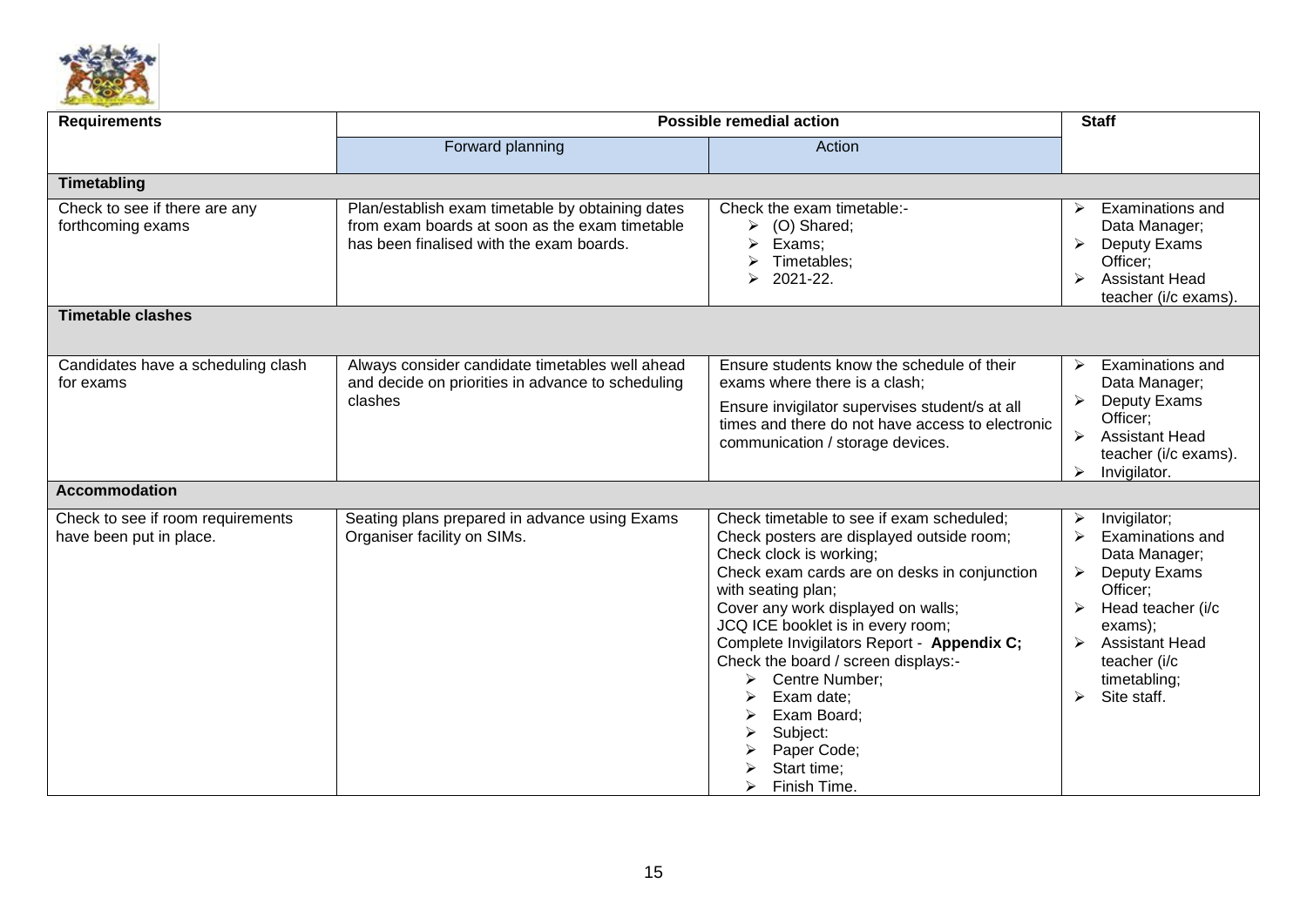

| <b>Requirements</b>                                     | <b>Possible remedial action</b>                                                                                                                                                                              | <b>Staff</b>                                                                                                                                                                                                              |                                                                                                                                                                       |
|---------------------------------------------------------|--------------------------------------------------------------------------------------------------------------------------------------------------------------------------------------------------------------|---------------------------------------------------------------------------------------------------------------------------------------------------------------------------------------------------------------------------|-----------------------------------------------------------------------------------------------------------------------------------------------------------------------|
|                                                         | Forward planning                                                                                                                                                                                             | Action                                                                                                                                                                                                                    |                                                                                                                                                                       |
| Invigilating                                            |                                                                                                                                                                                                              |                                                                                                                                                                                                                           |                                                                                                                                                                       |
| At least a 30:1 ratio requires to be<br>adhered to.     | Obtain availability of invigilators in advance of<br>exam period;<br>Allocate a work rota for invigilators;<br>Ensure invigilating staff fully understands the<br>nature of their role during written exams. | Invigilators are present in the examination room<br>in advance of commencement of exam and are<br>aware of their job responsibility;                                                                                      | Examinations and<br>Data Manager;<br>Deputy Exams<br>≻<br>Officer;<br><b>Assistant Head</b><br>teacher (i/c exams).                                                   |
| <b>Absent candidates</b>                                |                                                                                                                                                                                                              |                                                                                                                                                                                                                           |                                                                                                                                                                       |
| Candidates absent for written exam<br>(various reasons) | Providing parents / students advanced notice of<br>exam timetabling;<br>Emphasis to students the importance and<br>implications of being absent.                                                             | Invigilators to report absent students to<br>Attendance Officer in the first instance;<br>Exams Office to contact home to obtain reason<br>for absence;<br>Keep a written log of communication and reason<br>for absence. | Invigilators;<br>➤<br>Examinations and<br>Data Manager;<br>Deputy Exams<br>Officer;<br>Attendance Officer;<br>≻<br><b>Assistant Head</b><br>⋗<br>teacher (i/c exams). |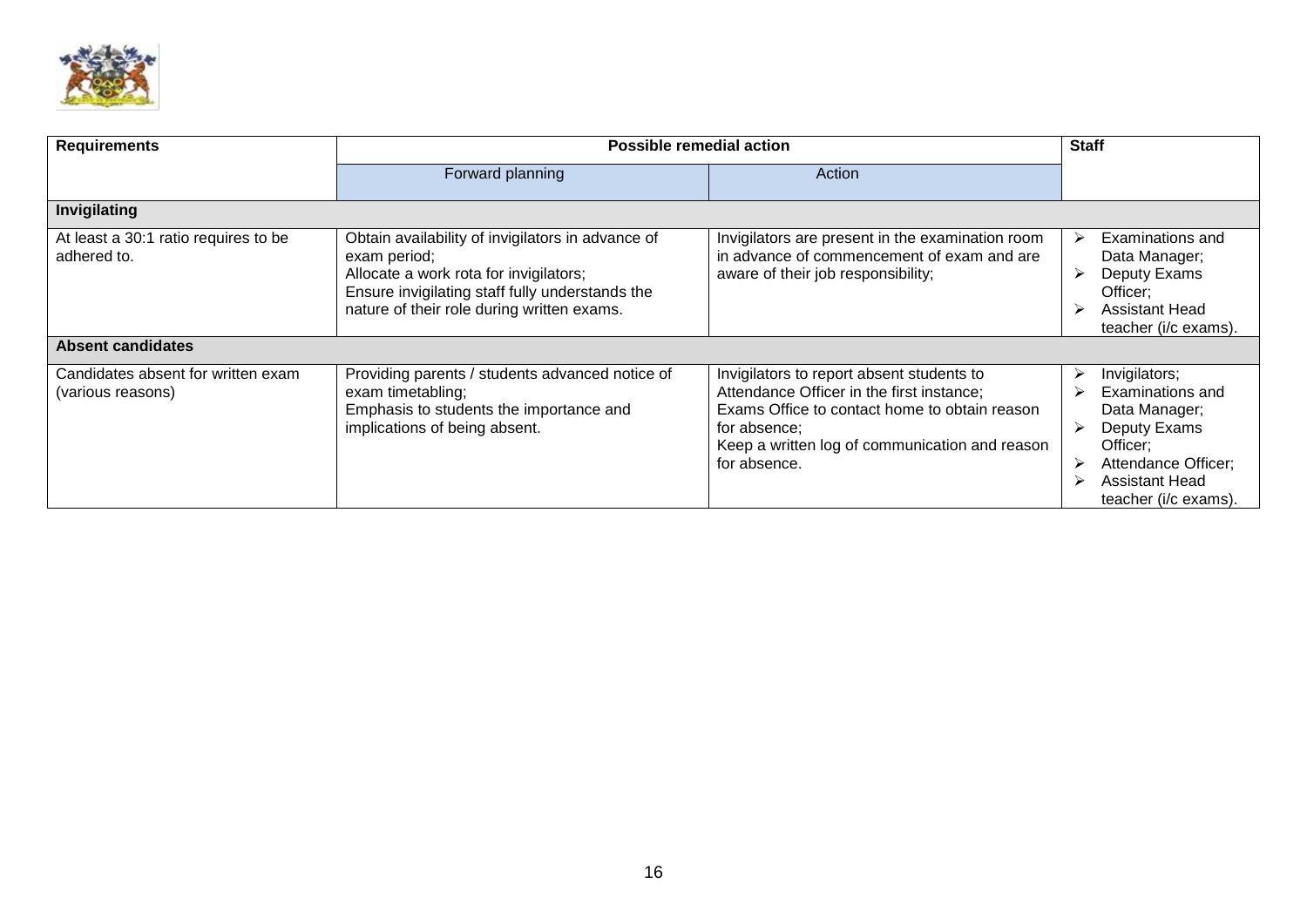

| <b>Requirements</b>                                                      | <b>Possible remedial action</b>                                                                                                                                             |                                                                                                                                                                                                                                                                                                                                                                                                                                                                                                                                                   | <b>Staff</b>                                                                                                                           |
|--------------------------------------------------------------------------|-----------------------------------------------------------------------------------------------------------------------------------------------------------------------------|---------------------------------------------------------------------------------------------------------------------------------------------------------------------------------------------------------------------------------------------------------------------------------------------------------------------------------------------------------------------------------------------------------------------------------------------------------------------------------------------------------------------------------------------------|----------------------------------------------------------------------------------------------------------------------------------------|
|                                                                          | Forward planning                                                                                                                                                            | Action                                                                                                                                                                                                                                                                                                                                                                                                                                                                                                                                            |                                                                                                                                        |
| Late arrivals                                                            |                                                                                                                                                                             |                                                                                                                                                                                                                                                                                                                                                                                                                                                                                                                                                   |                                                                                                                                        |
| Candidates arrive late once the exam<br>has started                      | Assemblies hosted outlining exam procedures and<br>the consequences of being late;<br>Pro-active distribution of exam literature (including<br>timetables) to all students. | Allow candidate in exam room;<br>Remove all electronic devices and personal<br>belongings from student;<br>Get student to read rubric of exam paper and<br>complete the relevant sections on the front of the<br>paper;<br>Take a note of the time and start the exam;<br>Update individual student's start and finish time<br>on the board (student should be allowed the full<br>time of exam);<br>Report to Attendance Officer student's arrival;<br>Notify Exams Office;<br>Keep a written log of communication and reason<br>for being late. | Invigilators;<br>➤                                                                                                                     |
| Late arrivals (cont'd)                                                   |                                                                                                                                                                             |                                                                                                                                                                                                                                                                                                                                                                                                                                                                                                                                                   |                                                                                                                                        |
| Candidate who arrives very late (one<br>hour after published start time) | As outlined above.                                                                                                                                                          | As outlined above.<br>Invigilator to advise student at the end of the<br>exam that the script will be sent to exam board,<br>along with a JCQ / VLA form and that there may<br>be a chance that the exam board will not accept<br>the script due to possible breach of security.<br>Exams Office to submit written report to<br>awarding body.                                                                                                                                                                                                    | Invigilators;<br>➤<br><b>Examinations and</b><br>Data Manager;<br>Deputy Exams<br>Officer;<br>Assistant<br>Headteacher (i/c<br>exams). |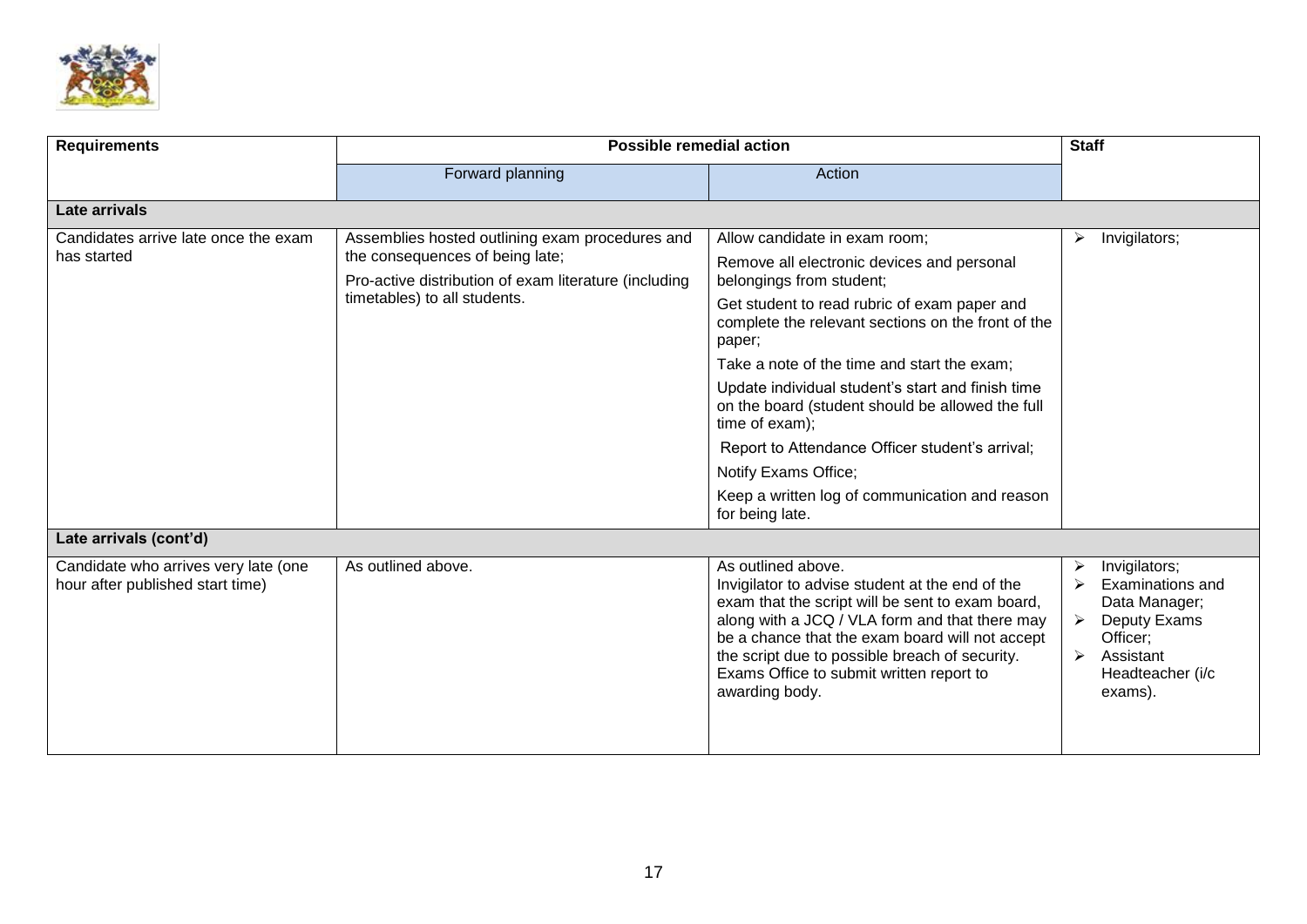

| <b>Requirements</b>                                                                      | <b>Possible remedial action</b>                                                                                  |                                                                                                                                                                                                                                                                                                                                   | <b>Staff</b>                                                                                                                         |  |
|------------------------------------------------------------------------------------------|------------------------------------------------------------------------------------------------------------------|-----------------------------------------------------------------------------------------------------------------------------------------------------------------------------------------------------------------------------------------------------------------------------------------------------------------------------------|--------------------------------------------------------------------------------------------------------------------------------------|--|
|                                                                                          | Forward planning                                                                                                 | Action                                                                                                                                                                                                                                                                                                                            |                                                                                                                                      |  |
| <b>Starting exams</b>                                                                    |                                                                                                                  |                                                                                                                                                                                                                                                                                                                                   |                                                                                                                                      |  |
| Brief students of exam regulations in<br>the outside area prior to entering exam<br>room | Ensure students are aware of the implications of<br>time keeping during this period                              | Line students up in silence;<br>Request students to turn off mobile phones,<br>remove watches and empty pockets of all<br>material and place in their bags or lockers;<br>Advise any student of their seating numbers by<br>referring to the seating plan;<br>Send students into the exam room in a quiet and<br>orderly fashion. | Invigilators;<br>➤<br>Examinations and<br>Data Manager;<br>Deputy Exams<br>Officer;<br><b>Assistant Head</b><br>teacher (i/c exams). |  |
| <b>Starting exams (cont'd)</b>                                                           |                                                                                                                  |                                                                                                                                                                                                                                                                                                                                   |                                                                                                                                      |  |
| Read JCQ instructions, rubric of paper<br>and start exam                                 | Ensure ICE booklet is on display.<br>Have spare equipment available;<br>Collect from secure storage exam papers. | Distribute exam papers;<br>Read invigilator instructions from ICE booklet to<br>students;<br>Read rubric of exam paper;<br>Start exam, record the start and finish time on<br>the board.                                                                                                                                          | Invigilators;<br>➤<br>Examinations and<br>Data Manager;<br>Deputy Exams<br>Officer;<br>Assistant<br>Headteacher (i/c<br>exams).      |  |
| <b>During exam</b>                                                                       |                                                                                                                  |                                                                                                                                                                                                                                                                                                                                   |                                                                                                                                      |  |
| Invigilators to be vigilant                                                              | Invigilators to be adequately trained of their job<br>requirements;<br>Invigilators to be presented a handbook.  | Take a register;<br>Report any absent students to (in order of<br>priority): -<br>Exams Office;<br>⋗<br>Attendance Office.<br>⋗<br>Be vigilant and report any malpractice incidents<br>to Exams office who will contact the exam board<br>on what action is required.                                                             | Invigilators.<br>➤                                                                                                                   |  |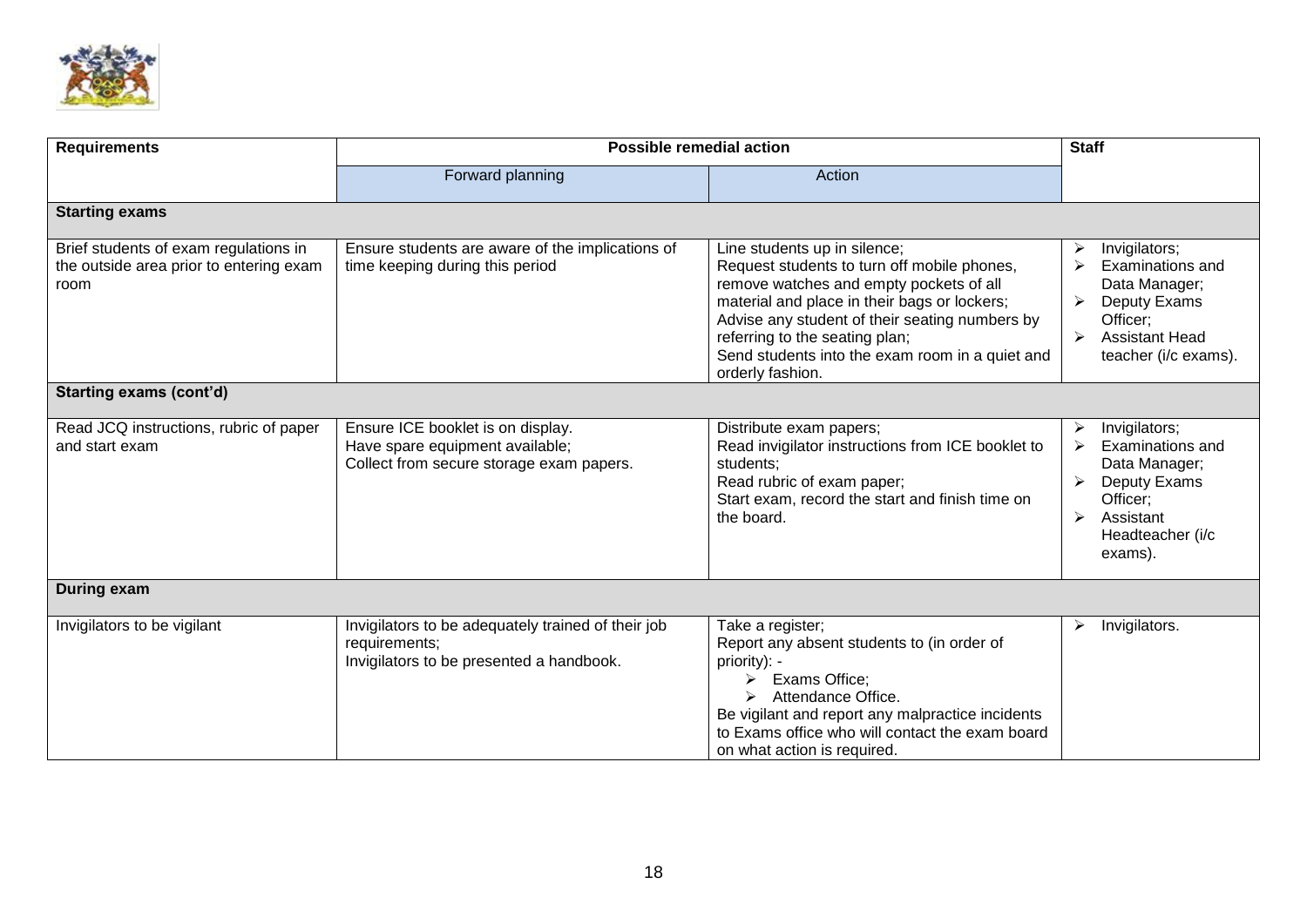

| <b>Requirements</b>    | <b>Possible remedial action</b>                                                                                                                                                                                                     | <b>Staff</b>                                                                                                                                                                                                                                                                                                                                                                                                                                      |                                                                                                                                        |
|------------------------|-------------------------------------------------------------------------------------------------------------------------------------------------------------------------------------------------------------------------------------|---------------------------------------------------------------------------------------------------------------------------------------------------------------------------------------------------------------------------------------------------------------------------------------------------------------------------------------------------------------------------------------------------------------------------------------------------|----------------------------------------------------------------------------------------------------------------------------------------|
|                        | Forward planning                                                                                                                                                                                                                    | Action                                                                                                                                                                                                                                                                                                                                                                                                                                            |                                                                                                                                        |
| <b>Finishing exams</b> |                                                                                                                                                                                                                                     |                                                                                                                                                                                                                                                                                                                                                                                                                                                   |                                                                                                                                        |
| End exam               | Ensure finish time is correctly displayed which is<br>clearly visible for all to see in each exam room;<br>Lead invigilator to brief invigilators prior to the end<br>of the exam on what papers each individual should<br>collect. | Instruct students to stop writing, put pens down<br>and close their exam papers.<br>Remind students that they are still under exam<br>conditions until they are dismissed from exam<br>room;<br>Invigilators collect scripts as per instructed;<br>Collect any equipment loaned out;<br>Dismiss students from exam room;<br>Clear room and set up for next exam;<br>Return all exams scripts to the Exams Office for<br>dispatch via Parcelforce. | Invigilators;<br><b>Examinations and</b><br>Data Manager;<br>Deputy Exams<br>Officer:<br>Assistant<br>➤<br>Headteacher (i/c<br>exams). |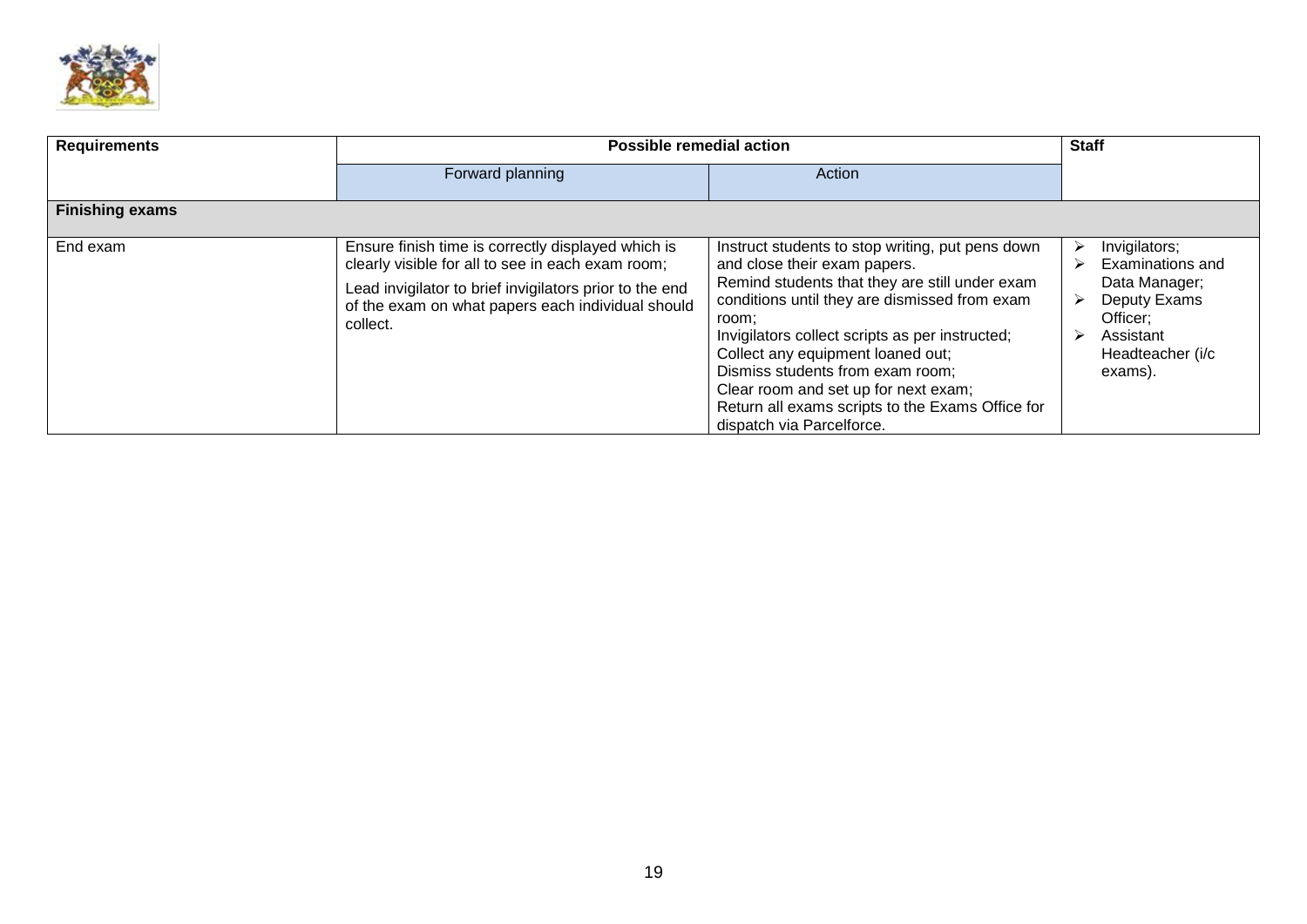

| <b>Requirements</b>                                        | <b>Possible remedial action</b>                                                                                                                                                                                 |                                                                                                                                                                                                                                                                                                                                                                                                                                                                                                                                                                                                                                | <b>Staff</b>                                                                                                                              |  |
|------------------------------------------------------------|-----------------------------------------------------------------------------------------------------------------------------------------------------------------------------------------------------------------|--------------------------------------------------------------------------------------------------------------------------------------------------------------------------------------------------------------------------------------------------------------------------------------------------------------------------------------------------------------------------------------------------------------------------------------------------------------------------------------------------------------------------------------------------------------------------------------------------------------------------------|-------------------------------------------------------------------------------------------------------------------------------------------|--|
|                                                            | Forward planning                                                                                                                                                                                                | Action                                                                                                                                                                                                                                                                                                                                                                                                                                                                                                                                                                                                                         |                                                                                                                                           |  |
| <b>Packing Scripts</b>                                     |                                                                                                                                                                                                                 |                                                                                                                                                                                                                                                                                                                                                                                                                                                                                                                                                                                                                                |                                                                                                                                           |  |
| Preparing scripts ready for collection<br>from Parcelforce | Booked time slots with Parcelforce for collection of<br>scripts.<br>Ensure that Yellow labels have been received from<br>the exam boards.<br>Ensure that we have adequate stationery to<br>package the scripts. | Check all scripts have centre number and<br>candidate number displayed correctly;<br>Ensure cover sheets are attached securely that<br>accompany scripts for those candidates with<br>access arrangements;<br>Package the scripts in conjunction with the<br>attendance register;<br>Place the scripts in the envelopes provided by<br>the exam board;<br>Use the pre-addressed labels provided by the<br>awarding bodies, ensuring the correct label is<br>used for each component and that the most up<br>to date label is used;<br>Record the despatch log reference number<br>found on the yellow label on the Parcelforce | Invigilators;<br>➤<br>Examinations and<br>Data Manager;<br>Deputy Exams<br>➤<br>Officer;<br>↘<br>Assistant<br>Headteacher (i/c<br>exams). |  |
|                                                            |                                                                                                                                                                                                                 | despatch log;<br>Arrange for the Parcelforce courier to sign the<br>despatch log and retain until after results.                                                                                                                                                                                                                                                                                                                                                                                                                                                                                                               |                                                                                                                                           |  |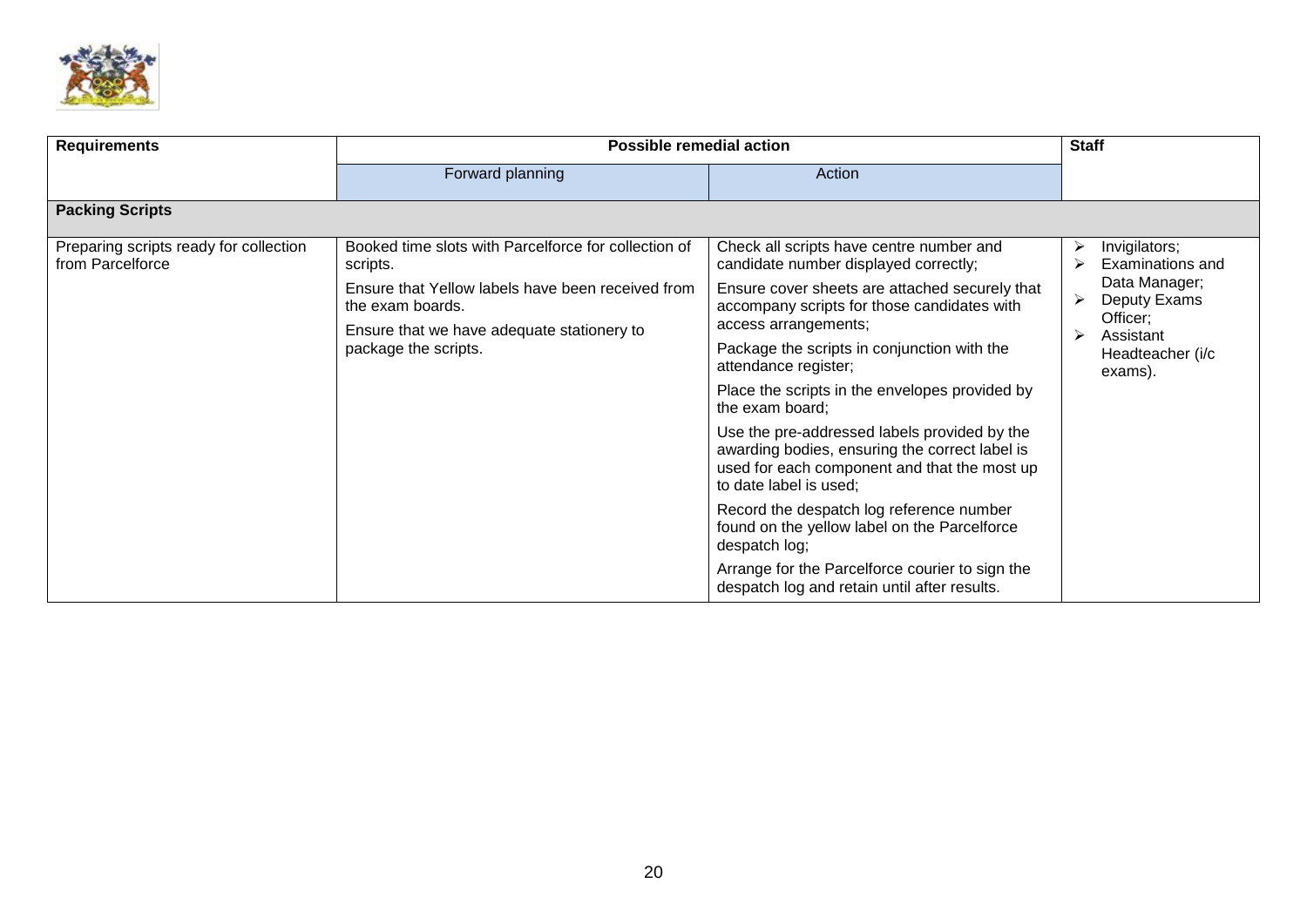

| <b>Requirements</b>                            | <b>Possible remedial action</b>                                                                                                                                                                                                                                                                                                                                                                                                             |                                                                                                                                                                                                                                                                                                                                                                                                                                                                                                                                                                                                                                                                                                                                                                     | <b>Staff</b>                                                                                                                    |
|------------------------------------------------|---------------------------------------------------------------------------------------------------------------------------------------------------------------------------------------------------------------------------------------------------------------------------------------------------------------------------------------------------------------------------------------------------------------------------------------------|---------------------------------------------------------------------------------------------------------------------------------------------------------------------------------------------------------------------------------------------------------------------------------------------------------------------------------------------------------------------------------------------------------------------------------------------------------------------------------------------------------------------------------------------------------------------------------------------------------------------------------------------------------------------------------------------------------------------------------------------------------------------|---------------------------------------------------------------------------------------------------------------------------------|
|                                                | Forward planning                                                                                                                                                                                                                                                                                                                                                                                                                            | Action                                                                                                                                                                                                                                                                                                                                                                                                                                                                                                                                                                                                                                                                                                                                                              |                                                                                                                                 |
| <b>Malpractice</b>                             |                                                                                                                                                                                                                                                                                                                                                                                                                                             |                                                                                                                                                                                                                                                                                                                                                                                                                                                                                                                                                                                                                                                                                                                                                                     |                                                                                                                                 |
| If a candidate is suspected of<br>malpractice. | Students issued with the JCQ "information for<br>candidates" literature prior to the commencement of<br>an examination period. Student informed during<br>assemblies and announcements that literature can<br>be found on the exam's notice board and the<br>school's website.<br>Assemblies hosted outlining exam procedures and<br>the consequences of malpractice.<br>Invigilators are adequately trained in identifying<br>malpractice. | Invigilators to warn the candidate that he / she<br>may be removed from the room;<br>Invigilator to complete a statement of events -<br>Invigilators Report (section titled "Incidents") -<br><b>Appendix C;</b><br>Report to the Examinations and Data Manager /<br>Exams Assistant / Assistant Headteacher (i/c<br>exams);<br>Examinations and Data Manager/Exams<br>Assistant/ Assistant Head teacher (i/c exams) to<br>contact exam board to obtain advice on how to<br>proceed;<br>M1 form to be completed, with accompanying<br>evidence in support to be sent to the exam<br>board;<br>Examinations and Data Manager / Exams<br>Assistant / Assistant Headteacher (i/c exams) to<br>contact the parents outlining the allegations and<br>procedure followed. | Invigilators;<br>Examinations and<br>Data Manager;<br>Deputy Exams<br>Officer;<br>Assistant<br>⋗<br>Headteacher (i/c<br>exams). |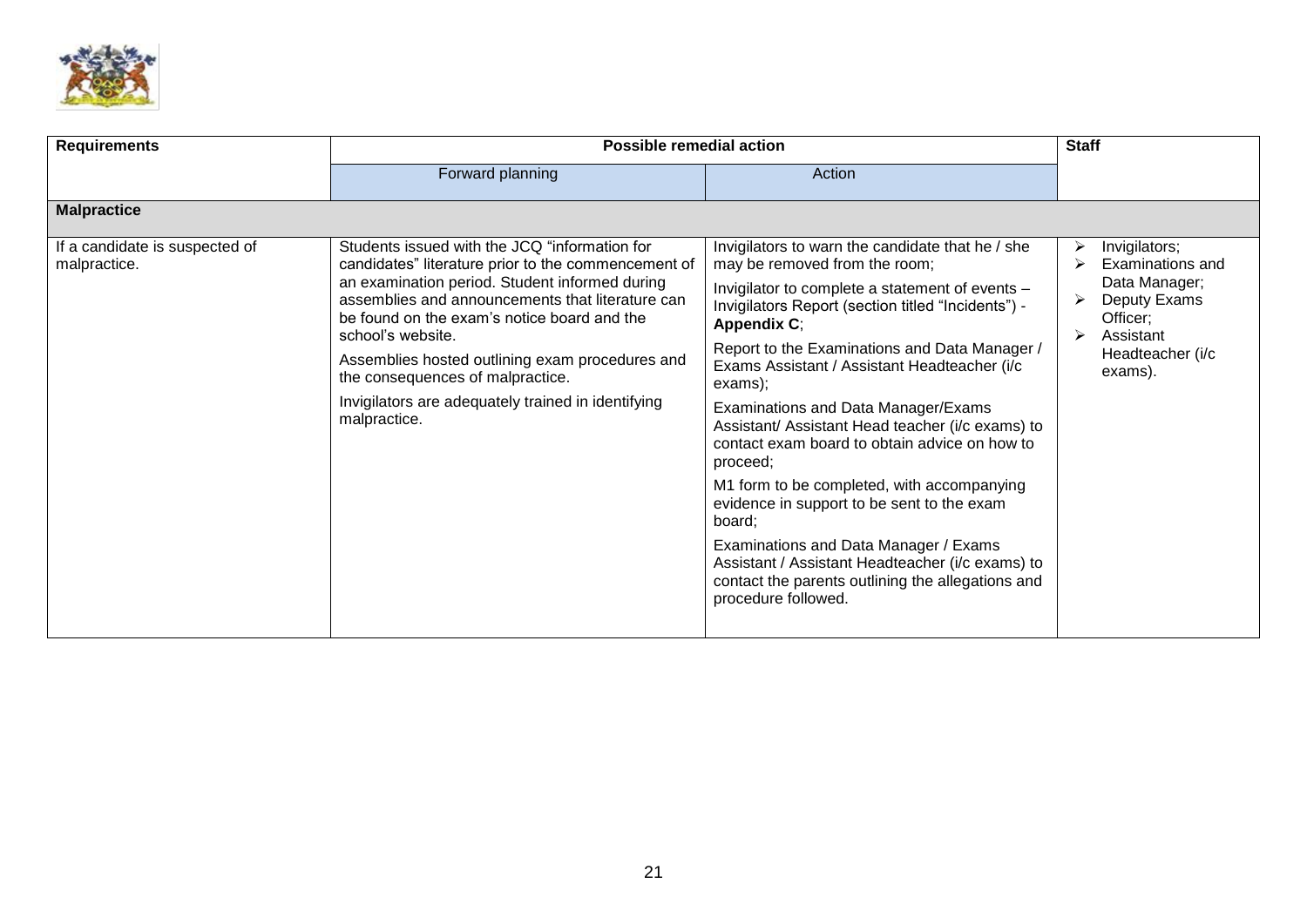

## **Appendix B – Havering Exams Officers Network**

<span id="page-23-0"></span>

| <b>Havering Exams Officers Network</b> |                                              |                 |                                                                   |                  |                  | <b>Nov-21</b>                      |
|----------------------------------------|----------------------------------------------|-----------------|-------------------------------------------------------------------|------------------|------------------|------------------------------------|
| <b>Establishment Name</b>              | <b>Address</b>                               | <b>Postcode</b> | Email                                                             | <b>Telephone</b> | <b>EXT</b>       | <b>Examination Officer</b>         |
| Abbs Cross School                      | Abbs Cross Lane.<br><b>HORNCHURCH, Essex</b> | <b>RM12 4YB</b> | mmcdonald@abbscross.net                                           | 01708440304      | 408              | Maisie McDonald                    |
| Hornchurch High School                 | Broadstone Road, HORNCHURCH, Essex           | <b>RM12 4AJ</b> | lhall@hornchurchhigh.com                                          | 01708 691441     | Opt <sub>6</sub> | Lesley Hall                        |
| <b>Bower Park School</b>               | Havering Road, ROMFORD,                      | RM1 4YY         | howardk@bowerpark.havering.sch.uk                                 | 01708730244      | 214              | Katharine Howard                   |
| <b>Brittons Academy</b>                | Ford Lane, SOUTH HORNCHURCH, Essex           | <b>RM137BB</b>  | purtonm@brittons.havering.sch.uk                                  | 01708630002      | 144              | <b>Martine Purton</b>              |
|                                        |                                              |                 | jiones42.311@lgflmail.org                                         |                  |                  | J Jones                            |
| Campion School                         | Wingletye Lane, HORNCHURCH, Essex            | <b>RM11 3BX</b> | sfrancis@thecampionschool.org<br>mlloyddhesi@thecampionschool.org | 01708452332      | 315<br>316       | Sandra Frances<br>Mary Lloyd Dhesi |
| Harris Academy Rainham                 | Lambs Lane, RAINHAM, Essex                   | <b>RM139XD</b>  | b.mills@tharrisrainham.org.uk<br>t.hyde@harrisrainham.org.uk      | 01708552811      | 121              | <b>Bev Mills</b><br>Tina Hyde      |
| Coopers Company & Coborn School        | St. Mary's Lane, UPMINSTER, Essex            | <b>RM143HS</b>  | ati@cooperscoborn.co.uk<br>exams@cooperscoborn.co.uk              | 01708250500      | 807<br>484       | Angie Titley<br>Louise Butler      |
| Emerson Park School                    | Wych Elm Road, HORNCHURCH, Essex             | RM113AD         | tcansdalewhiti@emersonparkacademy.org                             | 01708475285      | 279              | <b>Tracey Whiting</b>              |
| Elutec                                 | Yew Tree Avenue Rainham Road South, Dagenham | <b>RM107FU</b>  | rl.ellis@elutec.co.uk                                             | 02037734688      |                  | Reese-Lee Ellis                    |
| Frances Bardsley School for Girls      | Brentwood Road, ROMFORD, Essex               | RM1 2RR         | ewoodward@fbaok.co.uk                                             | 01708447368      | 241              | Elaine Woodward                    |
| Gaynes School                          | Brackendale Gardens, UPMINSTER, Essex        | <b>RM143UX</b>  | Ibull@gaynes.havering.sch.uk                                      | 01708502900      | 204              | Louise Bull                        |
| <b>Hall Mead School</b>                | Marlborough Gardens, UPMINSTER, Essex        | <b>RM14 1SF</b> | slee@hallmeadschool.com                                           | 01708225684      | 224              | Sara Lee                           |
| <b>Havering Sims Support</b>           | Mercury House                                | RM1 3DW         | jason.blair@havering.gov.uk<br>verity.brome@havering.gov.uk       | 01708433880      |                  | Jason Blair<br>Verity Brome        |
| Havering College of FE and HE          | Ardleigh Green Road, HORNCHURCH, Essex       | <b>RM11 2LL</b> | gparker@havering-college.ac.uk                                    | 01708462810      |                  | <b>Giles Parker</b>                |
| Havering Sixth Form College            | Wingletye Lane, HORNCHURCH, Essex            | <b>RM113TB</b>  | dawnmonaghan@havering-sfc.ac.uk                                   | 01708514532      |                  | Dawn Monaghan                      |
|                                        |                                              |                 | joannamonaghan@havering-sfc.ac.uk                                 |                  |                  | Joanna Monaghan                    |
| Drapers Academy                        | Settle Road, ROMFORD.                        | RM3 9XR         | TCommer@drapersacademy.com                                        | 01708 371331     | 3230             | <b>Terry Commer</b>                |
| Marshalls Park School                  | Pettits Lane, ROMFORD, Essex                 | RM1 4EH         | tellis@marshallspark.havering.sch.uk                              | 01708 724134/5   |                  | Tai Ellis / Ally Pearce            |
| Olive acadamies                        | 235 High Street, Hornchurch, RM11 3XX        | <b>RM1 2PS</b>  | lisa.jobson@oliveacadamies.org.uk                                 | 01708 478892     |                  | Lisa Jobson                        |
| Redden Court School                    | Cotswold Road, ROMFORD, Essex                | RM3 0TS         | pgoodwin@reddencourtcloud.co.uk                                   | 01708 342293     | 195              | Pauline Goodwin                    |
| Riverside School(Barking& Dag)         | Renwick Rd Barking                           |                 | eise@riversidecampas.pnmicrosoft.com                              | 0203 946 5888    |                  | Einora Seiliute                    |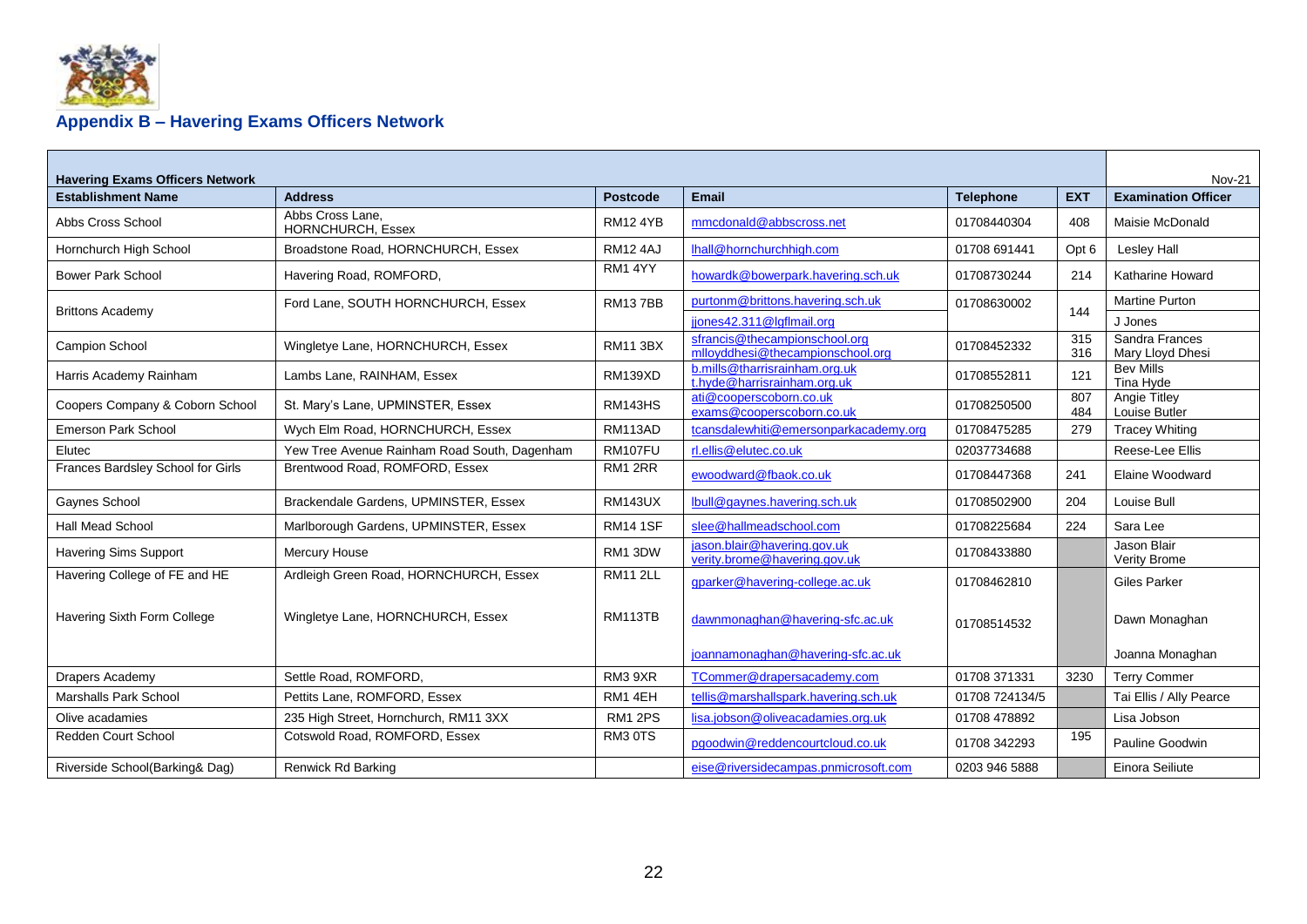

| <b>Havering Exams Officers Network</b> |                                      |                     |                                |                  |            |                            |
|----------------------------------------|--------------------------------------|---------------------|--------------------------------|------------------|------------|----------------------------|
| <b>Establishment Name</b>              | <b>Address</b>                       | <b>Postcode</b>     | <b>Email</b>                   | <b>Telephone</b> | <b>EXT</b> | <b>Examination Officer</b> |
| Royal Liberty School                   | Upper Brentwood Road, ROMFORD, Essex | RM <sub>2</sub> 6HJ | jvincent@royalliberty.org.uk   | 01708776106      |            | Jean Vincent               |
| Sacred Heart of Mary Girls School      | 70, St Marys Lane, UPMINSTER, Essex  | <b>RM14 2QR</b>     | KHaberlin@mary.havering.sch.uk | 01708 222660     |            | Karen Haberlin             |
| Sanders School                         | Suttons Lane, HORNCHURCH, Essex      | <b>RM12 6RT</b>     | LBoodhun@sandersschool.org.uk  | 01708 443068     |            | Lee Boodhun                |
| St Edwards CE Comprehensive<br>School  | London Road, ROMFORD, Essex          | RM7 9NX             | sbridge@steds.org.uk           | 01708 771101     |            | Sally Bridge               |
| Raphael Ind school                     | Park Lane, Hornchurch                | <b>RM11 1XY</b>     | admin@raphaelschool.com        | 01708 744735     |            | Lisa Skyers                |
| The Bridge                             | Albert Road, Romford, Essex          |                     | Iswallow@bridge-life.co.uk     | 01708 764370     |            | <b>Linds Swallow</b>       |
| Koru EducationalServices               | 90 Taunton Road H. Hill              | RM37SU              | sara.hunwick@koru-ed.co.uk     | 01708 204560     |            | Sara Hunwick               |
| OCR Customer support                   |                                      |                     | Assad.Razzaq@ocr.org.uk        |                  |            | Assad Razzag               |
| Pearson                                |                                      |                     | examsofficers@pearson.com      |                  |            | Natalie Wilson             |
| <b>WJEC</b>                            |                                      |                     | Anthony.Fleming@wjec.co.uk     |                  |            | Ant Fleming                |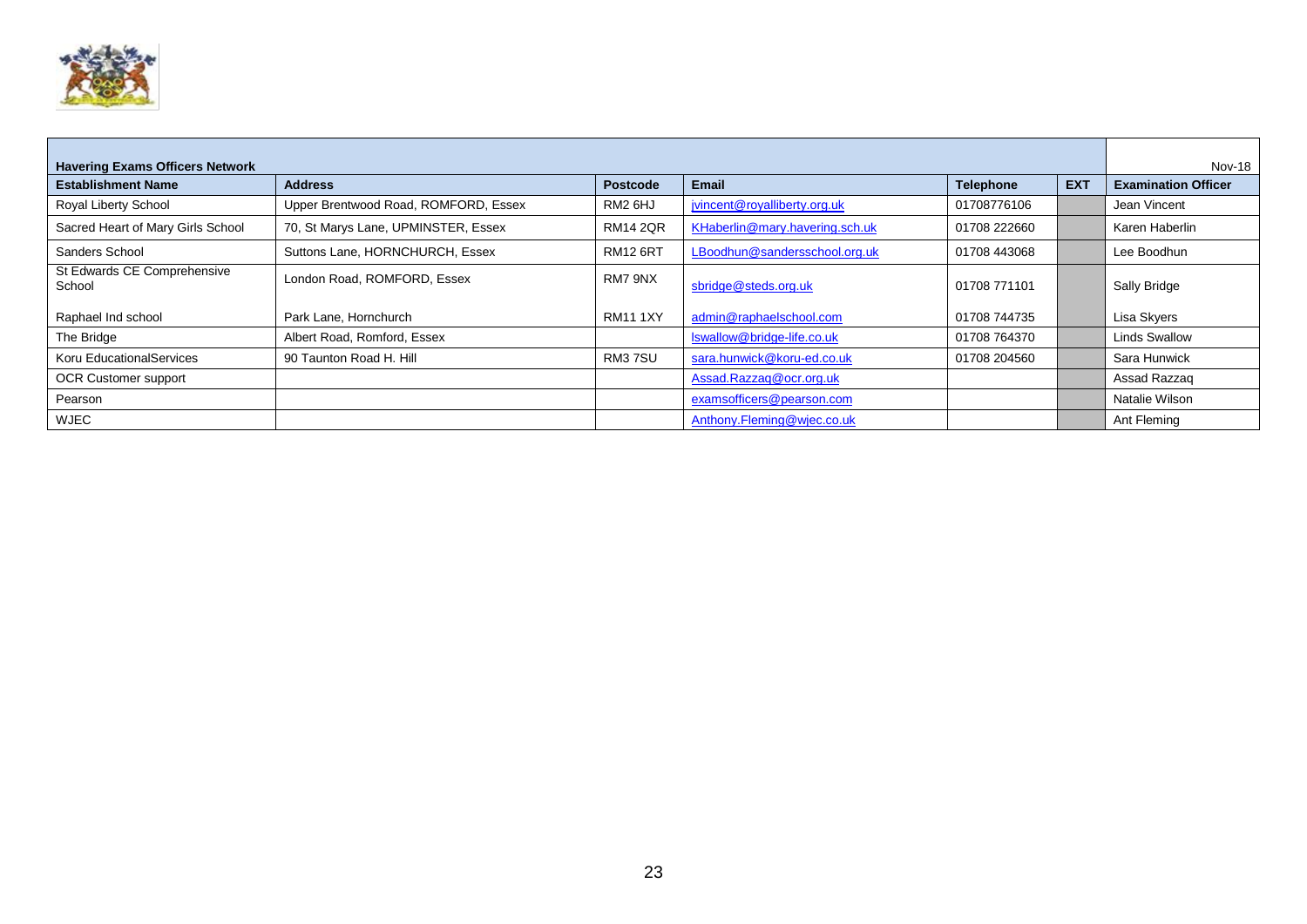

## <span id="page-25-0"></span>**Appendix C – Invigilators Report**

**EXAM ROOM INVIGILATORS REPORT**

**DATE………………….. AM/PM**

| <b>EXAM NAME</b>                                         | <b>EXAM NO</b>  | <b>DURATION</b>                                             | <b>START</b> | <b>END</b>      |  |  |  |  |  |
|----------------------------------------------------------|-----------------|-------------------------------------------------------------|--------------|-----------------|--|--|--|--|--|
|                                                          |                 |                                                             |              |                 |  |  |  |  |  |
|                                                          |                 |                                                             |              |                 |  |  |  |  |  |
|                                                          |                 |                                                             |              |                 |  |  |  |  |  |
|                                                          |                 |                                                             |              |                 |  |  |  |  |  |
|                                                          |                 |                                                             |              |                 |  |  |  |  |  |
|                                                          |                 |                                                             |              |                 |  |  |  |  |  |
|                                                          |                 |                                                             |              |                 |  |  |  |  |  |
|                                                          |                 |                                                             |              |                 |  |  |  |  |  |
|                                                          |                 |                                                             |              |                 |  |  |  |  |  |
|                                                          |                 |                                                             |              |                 |  |  |  |  |  |
| Invigilators: Please sign time covered                   |                 |                                                             |              |                 |  |  |  |  |  |
|                                                          |                 |                                                             |              |                 |  |  |  |  |  |
| Absentees: To be reported immediately to Louise or Angie |                 |                                                             |              |                 |  |  |  |  |  |
| <b>Time Reported:</b>                                    |                 |                                                             |              |                 |  |  |  |  |  |
|                                                          | <b>INITIALS</b> |                                                             |              | <b>INITIALS</b> |  |  |  |  |  |
| Lead                                                     |                 | <b>Time Display</b>                                         |              |                 |  |  |  |  |  |
| <b>Silence boards/notices</b>                            |                 | <b>Collect Scripts</b>                                      |              |                 |  |  |  |  |  |
| <b>Distribute Papers</b>                                 |                 | <b>Collect Question Paper</b>                               |              |                 |  |  |  |  |  |
| <b>Start Exam</b>                                        |                 | <b>Finish Exam</b>                                          |              |                 |  |  |  |  |  |
| <b>Extra Time</b>                                        |                 | <b>Register</b>                                             |              |                 |  |  |  |  |  |
| <b>Absentees</b>                                         |                 | <b>Scan</b>                                                 |              |                 |  |  |  |  |  |
| <b>External Cand ID Check</b>                            |                 | Incommunicado                                               |              |                 |  |  |  |  |  |
| <b>Check desks</b>                                       |                 | Absentee list to Exams Office and Jeannette<br><b>Sears</b> |              |                 |  |  |  |  |  |
| <b>EMERGENCY NOS:</b>                                    |                 |                                                             |              |                 |  |  |  |  |  |
| - Angie<br><b>Louise</b>                                 |                 |                                                             |              |                 |  |  |  |  |  |
| School Office (Medical Emergency) 01708 250500           |                 |                                                             |              |                 |  |  |  |  |  |
| <b>IT Technicians</b><br>- Brian                         |                 |                                                             |              |                 |  |  |  |  |  |
| Mark Duncan (Head of Exams)                              |                 |                                                             |              |                 |  |  |  |  |  |
|                                                          |                 |                                                             |              |                 |  |  |  |  |  |
|                                                          |                 |                                                             |              |                 |  |  |  |  |  |